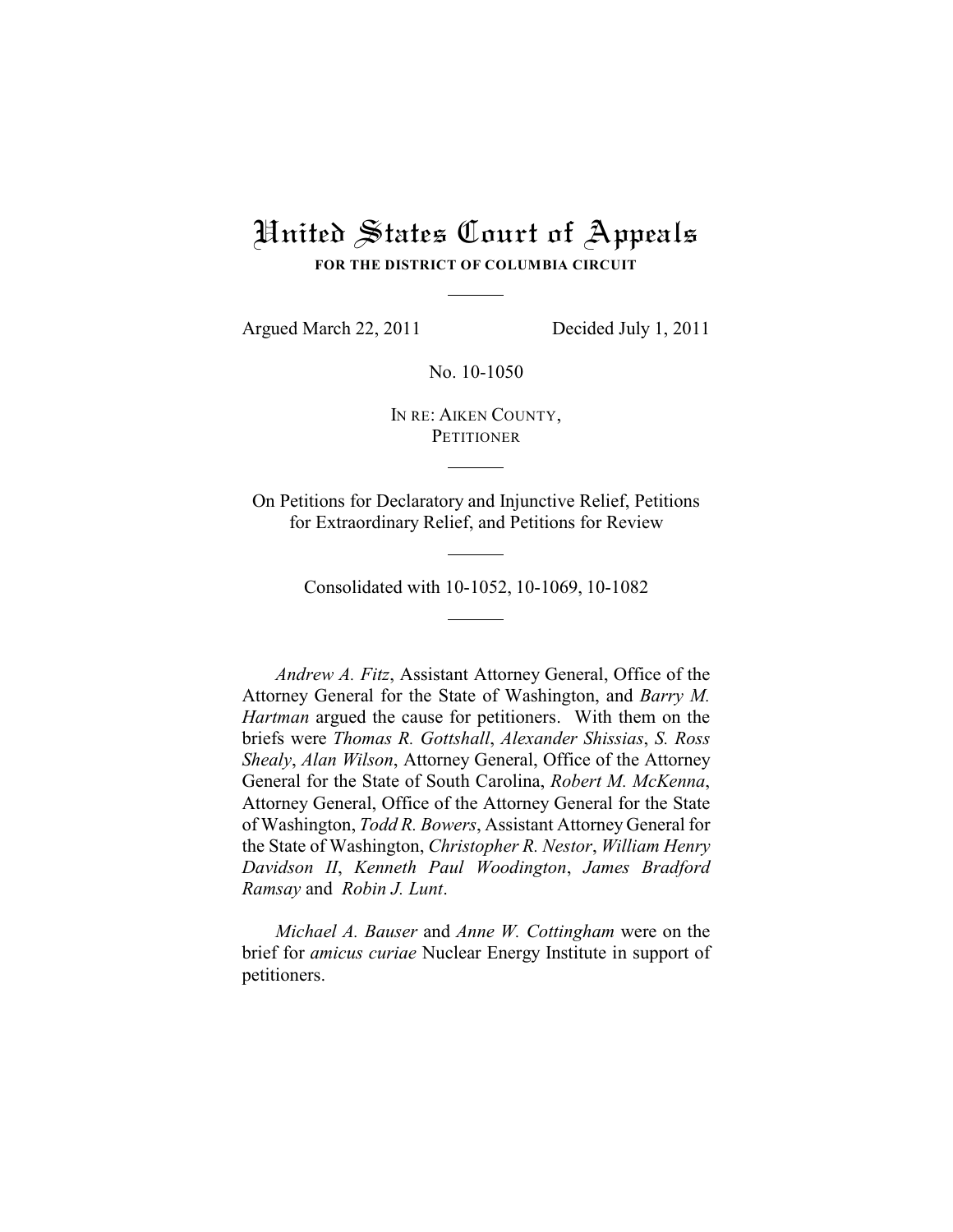*Ellen J. Durkee*, Attorney, U.S. Department of Justice, argued the cause for respondents. With her on the brief were

*Robert Dreher*, Principal Deputy Assistant Attorney General, *Lisa E. Jones*, *Aaron P. Avila*, and *Allen Brabender*, Attorneys, U.S. Department of Justice, *John F. Cordes Jr.*, Solicitor, Nuclear Regulatory Commission, *Charles E. Mullins*, Senior Attorney, Nuclear Regulatory Commission, and *Jeremy M. Suttenberg*, Attorney, Nuclear Regulatory Commission.

*Martin G. Malsch*, *Charles J. Fitzpatrick*, and *John W. Lawrence* were on the brief for intervenor State of Nevada in support of respondents.

Before: SENTELLE, *Chief Judge*, BROWN and KAVANAUGH, *Circuit Judges*.

Opinion for the Court filed by *Chief Judge* SENTELLE.

Concurring opinion filed by *Circuit Judge* BROWN.

Concurring opinion filed by *Circuit Judge* KAVANAUGH.

SENTELLE, *Chief Judge*: Three state and local governmental units, along with individual citizens, petition this court for review of and other relief from two "determinations" made by the Department of Energy ("DOE") and the other respondents: the DOE's attempt to withdraw the application it submitted to the Nuclear Regulatory Commission ("NRC" or the "Commission") for a license to construct a permanent nuclear waste repository at Yucca Mountain, Nevada; and the DOE's apparent decision to abandon development of the Yucca Mountain nuclear waste repository. Because we believe that Petitioners' two claims are, respectively, not ripe for judicial determination and not justiciable by this court, we dismiss the petitions for lack of jurisdiction.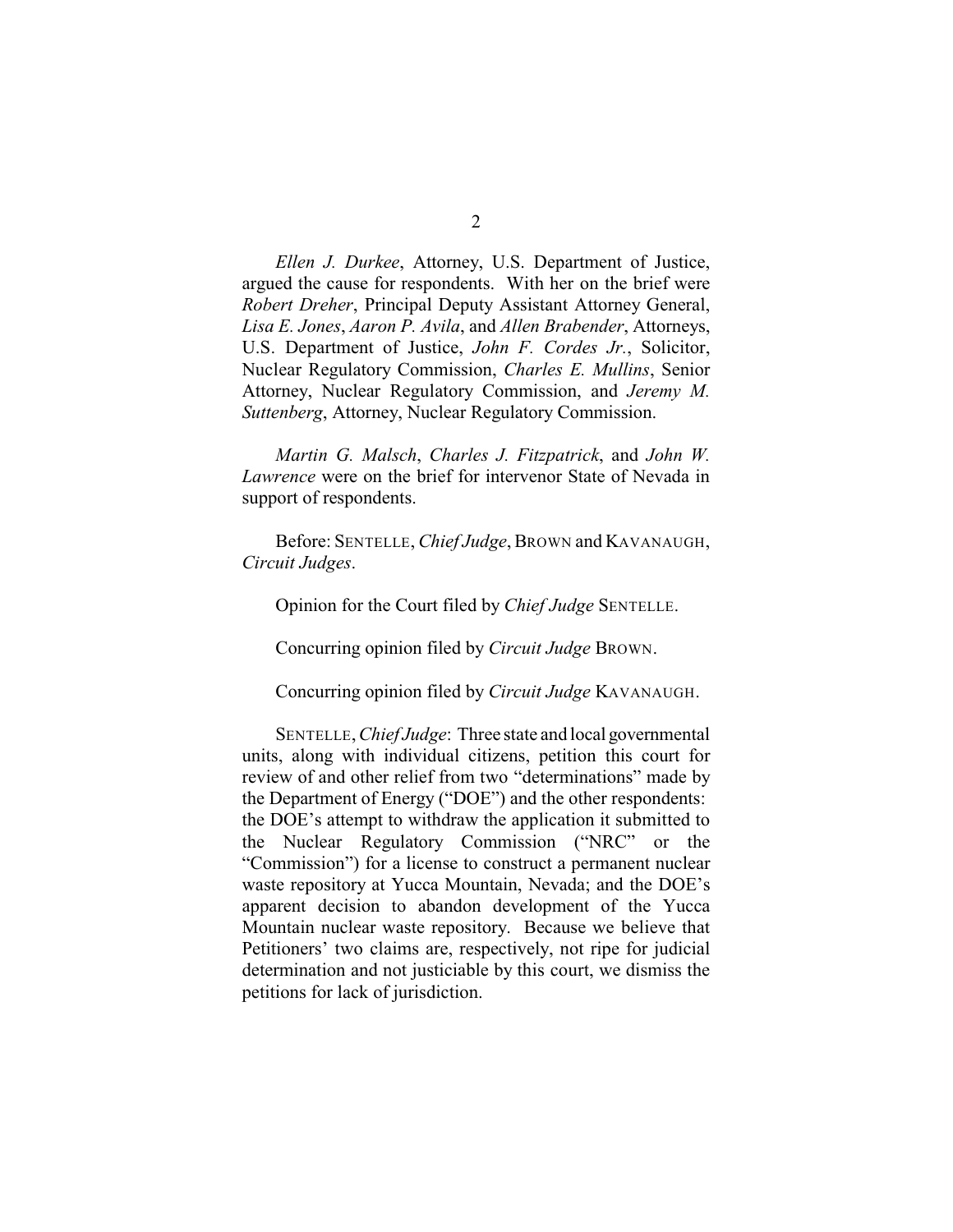This case once again brings before this court the federal government's controversial ongoing attempt to devise a permanent solution to the problems of civilian radioactive waste disposal. *See, e.g.*, *Nevada v. DOE*, 457 F.3d 78 (D.C. Cir. 2006) (challenging the DOE's Final Environmental Impact Statement and Record of Decision for the Yucca Mountain nuclear waste repository); *Nevada v. DOE*, 400 F.3d 9 (D.C. Cir. 2005) (challenging a DOE order denying Nevada a grant to fund its participation in an NRC proceeding regarding Yucca Mountain); *Nuclear Energy Inst., Inc. v. EPA*, 373 F.3d 1251 (D.C. Cir. 2004) (challenging a congressional joint resolution and the associated federal regulations selecting Yucca Mountain as the site for the federal nuclear repository); *Northern States Power Co. v. DOE*, 128 F.3d 754 (D.C. Cir. 1997) (requesting a writ of mandamus requiring DOE to comply with the Nuclear Waste Policy Act). The present petitioners argue that recent actions taken by the DOE—which at the very least demonstrate the DOE's desire to abandon development of the Yucca Mountain nuclear waste repository—violate the Nuclear Waste Policy Act ("NWPA"), the National Environmental Policy Act, and the Administrative Procedure Act ("APA"). Three of the petitioners—Aiken County in South Carolina, the State of South Carolina, and the State of Washington—are state or local governments of localities that are home to sites that temporarily store spent nuclear fuel and high-level radioactive waste pending the opening of a federal nuclear waste repository. The remaining petitioners are three private citizens who live and work near one of those sites. Put succinctly, Petitioners believe that if the federal government abandons the Yucca Mountain nuclear repository, the only congressionally-approved site for permanently disposing of the nation's spent nuclear waste will be lost and the federal government will fail to comply with its

3

**I.**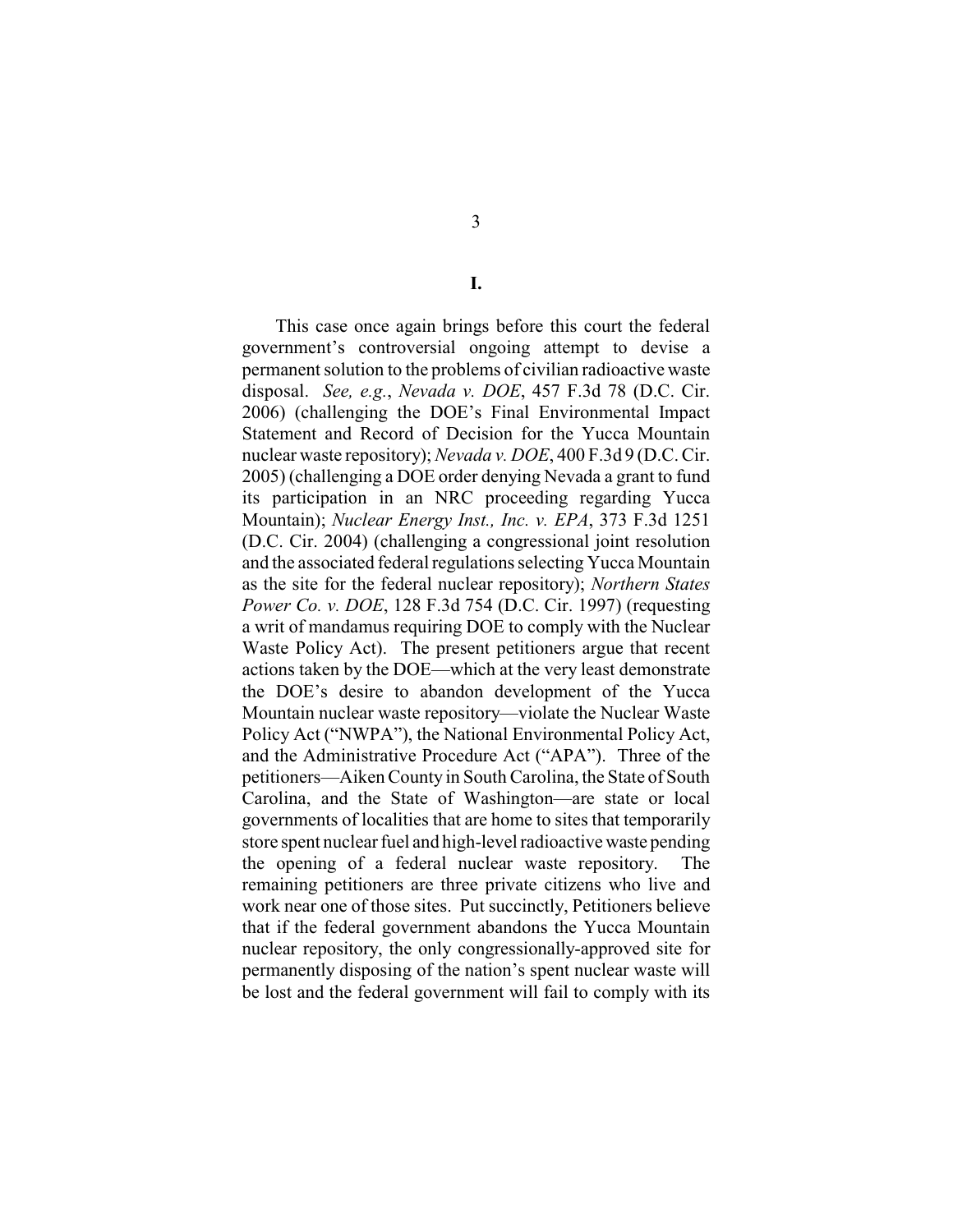statutory responsibility to provide for the permanent disposal of all of the nation's high-level radioactive waste.

Congress imposed that responsibility upon the federal government in 1983 when it enacted the NWPA, Pub. L. No. 97- 425, 96 Stat. 2201 (1983) (codified as amended at 42 U.S.C. §§ 10101-270). Recognizing that "Federal efforts during the past 30 years to devise a permanent solution to the problems of civilian radioactive waste disposal [had] not been adequate," 42 U.S.C. § 10131(a)(3), Congress passed the NWPA "to establish a schedule for the siting, construction, and operation of repositories" for the disposal of spent nuclear fuel and high-level radioactive waste. 42 U.S.C.  $\S$  10131(b)(1). As originally enacted, the NWPA set forth a process by which the DOE would first identify five repositories "determine[d] suitable for site characterization for selection of the first repository site." 42 U.S.C. § 10132(b)(1)(A). After performing environmental assessments of each of those first five potential sites, the NWPA required the DOE to recommend three of the sites to the President for characterization as candidate sites no later than January 1, 1985. 42 U.S.C. § 10132(b)(1)(B), (E). In 1987, after the DOE had recommended the Yucca Mountain site as well as sites in Washington and Texas to the President, Congress short-circuited the original process and amended the NWPA to designate Yucca Mountain as the only site for possible development as a repository. Congress ordered the DOE to "provide for an orderly phase-out of site specific activities at all candidate sites other than the Yucca Mountain site." 42 U.S.C.  $§ 10172(a)(1).$ 

After Congress specified Yucca Mountain as the sole potential location for the nation's nuclear waste repository, the DOE moved on to the site characterization, approval, review, and licensing phase of the process created by the NWPA. *See* 42 U.S.C. §§ 10133-38. Over the next fifteen years, the DOE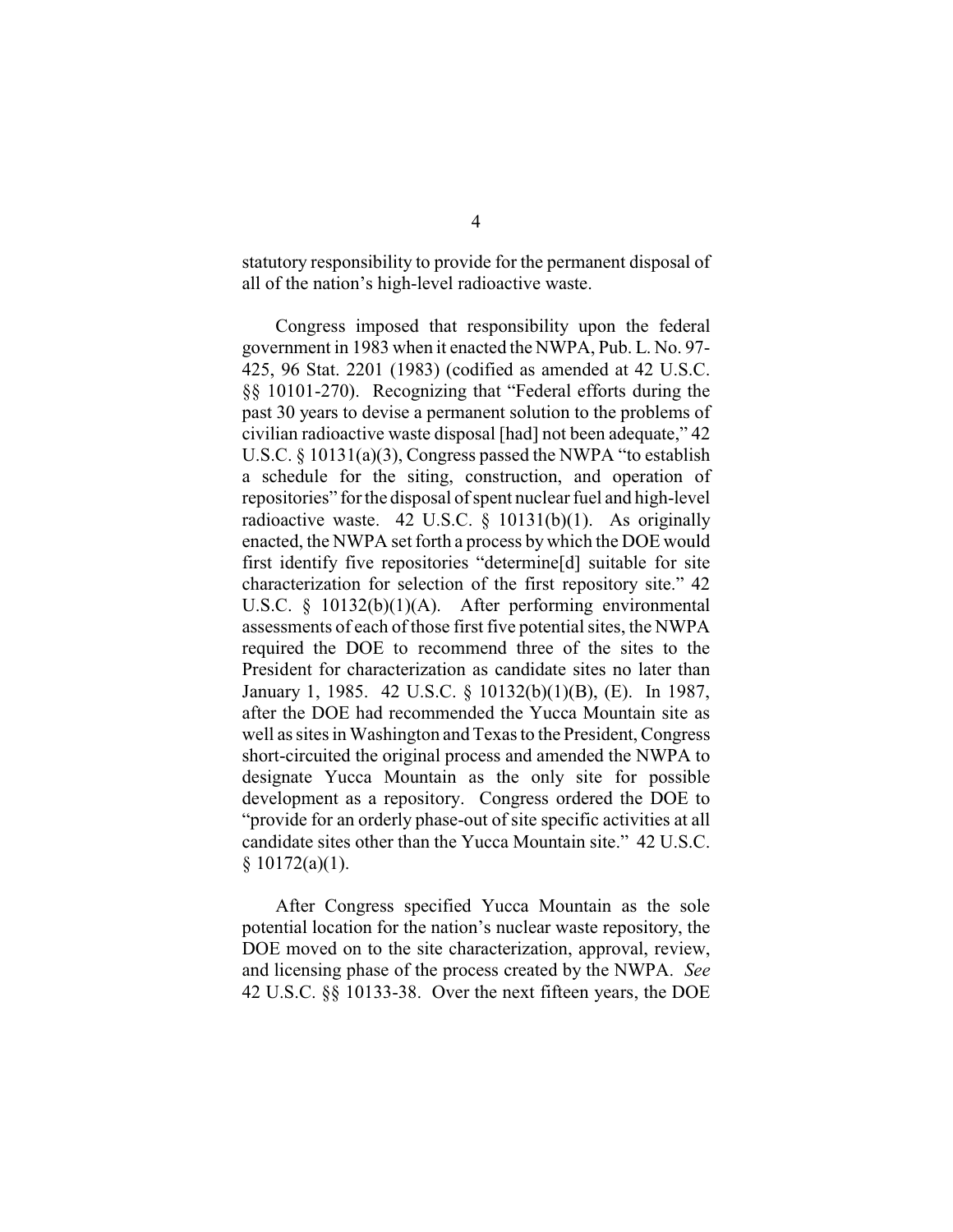performed site characterization activities at Yucca Mountain, and in 2002, the DOE recommended "that Yucca Mountain be developed as the site for an underground repository for spent fuel and other radioactive wastes." Recommendation by the Secretary of Energy Regarding the Suitability of the Yucca Mountain Site for a Repository Under the Nuclear Waste Policy Act of 1982 at 1 (Feb. 2002). As expressly permitted by the NWPA, the State of Nevada submitted an official objection to the DOE's recommendation, halting consideration of the Yucca Mountain site. *See* 42 U.S.C. § 10135(b). Congress overcame this objection by passing a joint resolution "affirmatively and finally approv[ing] the Yucca site for a repository, thus bringing the site-selection process to a conclusion." *Nuclear Energy Inst.*, 373 F.3d at 1309; *see also* Pub. L. No. 107-200, 116 Stat. 735 (2002) (codified at 42 U.S.C. § 10135 note).

The NWPA next directed the DOE to "submit to the Commission an application for a construction authorization for a repository at such site." 42 U.S.C. § 10134(b). Although the NWPA required that the DOE submit this application within ninety days of the site designation becoming effective, *id*., the DOE did not submit the Yucca Mountain application for another six years. Finally, on June 17, 2008, the DOE submitted the application and the Commission docketed it for review by its Atomic Safety and Licensing Board ("Licensing Board"). *See* Department of Energy; Notice of Acceptance for Docketing of a License Application for Authority to Construct a Geologic Repository at a Geologic Repository Operations Area at Yucca Mountain, NV, 73 Fed. Reg. 53,284 (Sept. 15, 2008). The NRC's Licensing Board began its review of the Yucca Mountain application, but on March 3, 2010, the DOE filed a motion to withdraw its application with prejudice. *See* Dep't of Energy Motion to Withdraw, *In re U.S. Dep't of Energy (High-Level Waste Repository*), Docket No. 63-001, ASLBP No. 09-892- HLW-CAB04 (United States Nuclear Regulatory Commission)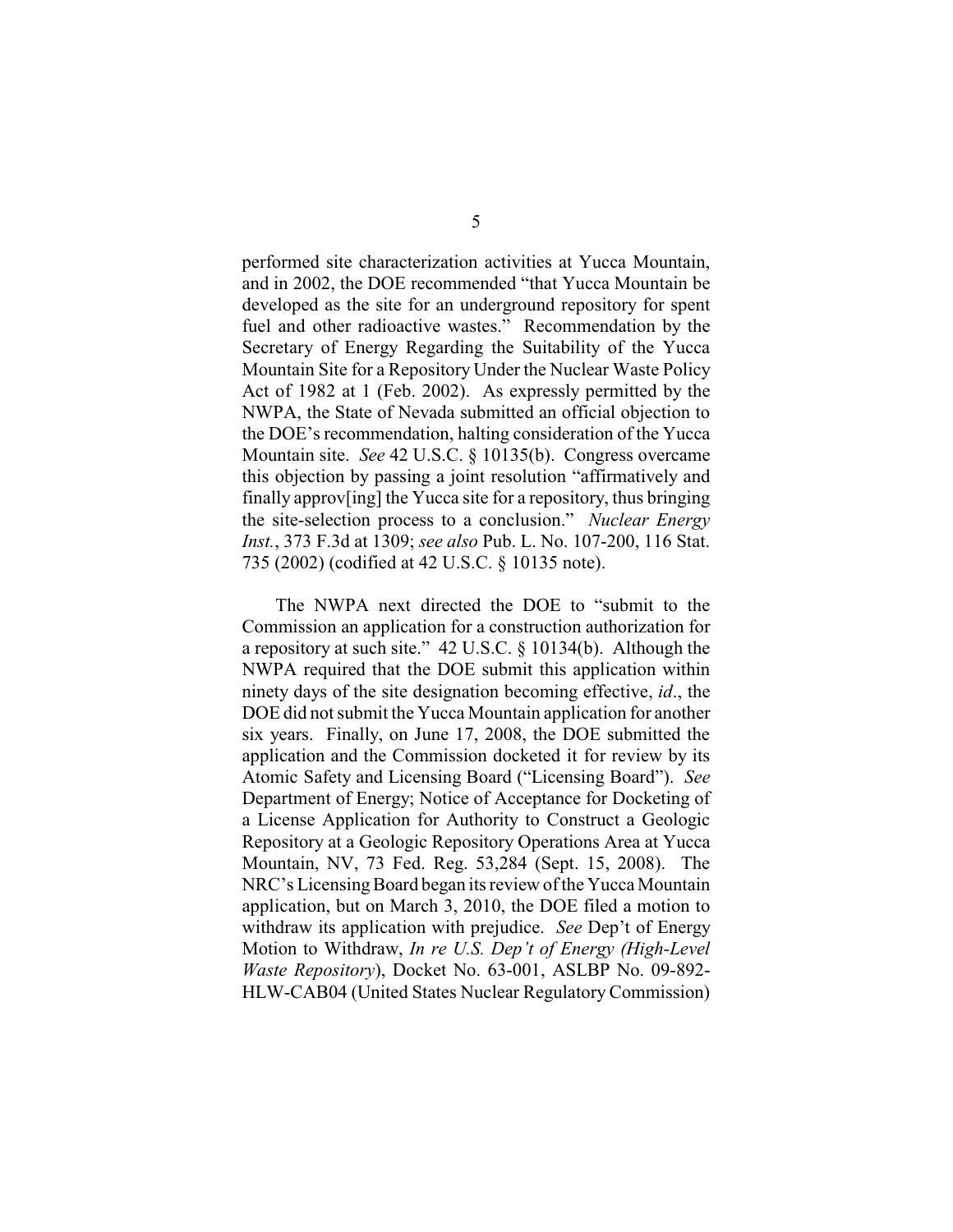(Mar. 3, 2010). In its motion, the DOE stated that although it "reaffirms its obligation to take possession and dispose of the nation's spent nuclear fuel and high-level nuclear waste, the Secretary of Energy has decided that a geologic repository at Yucca Mountain is not a workable option for long-term disposition of these materials." *Id*. at 1. The DOE clarified that it sought to dismiss the application with prejudice "because it does not intend ever to refile an application to construct a permanent geologic repository . . . at Yucca Mountain." *Id*. at 3 & n.3.

On June 29, 2010, the NRC Licensing Board denied the DOE's motion to withdraw. Order of Atomic Safety and Licensing Board, *In re U.S. Dep't of Energy (High-Level Waste Repository*), Docket No. 63-001, ASLBP No. 09-892-HLW-CAB04 (United States Nuclear Regulatory Commission) (June 29, 2010). Noting that the DOE conceded that the Yucca Mountain license application was not defective nor the site unsafe, the Licensing Board concluded that the NWPA "does not permit the Secretary [of the DOE] to withdraw the Application that the NWPA mandates the Secretary file." *Id*. at 3. In denying the DOE's motion, the Licensing Board held that "the NWPA does not give the Secretary the discretion to substitute his policy for the one established by Congress in the NWPA that, at this point, mandates progress toward a merits decision by the Nuclear Regulatory Commission on the construction permit." *Id*. The next day, the Secretary of the Commission invited all of the participants before the Licensing Board to file briefs as to whether the Commission should review, reverse, or uphold the Licensing Board's decision to deny the DOE's motion to withdraw. Order, *In re U.S. Dep't of Energy (High-Level Waste Repository*), Docket No. 63-001- HLW (United States Nuclear RegulatoryCommission) (June 30, 2010). At this time, both the NRC Licensing Board's review of the DOE Yucca Mountain license application and the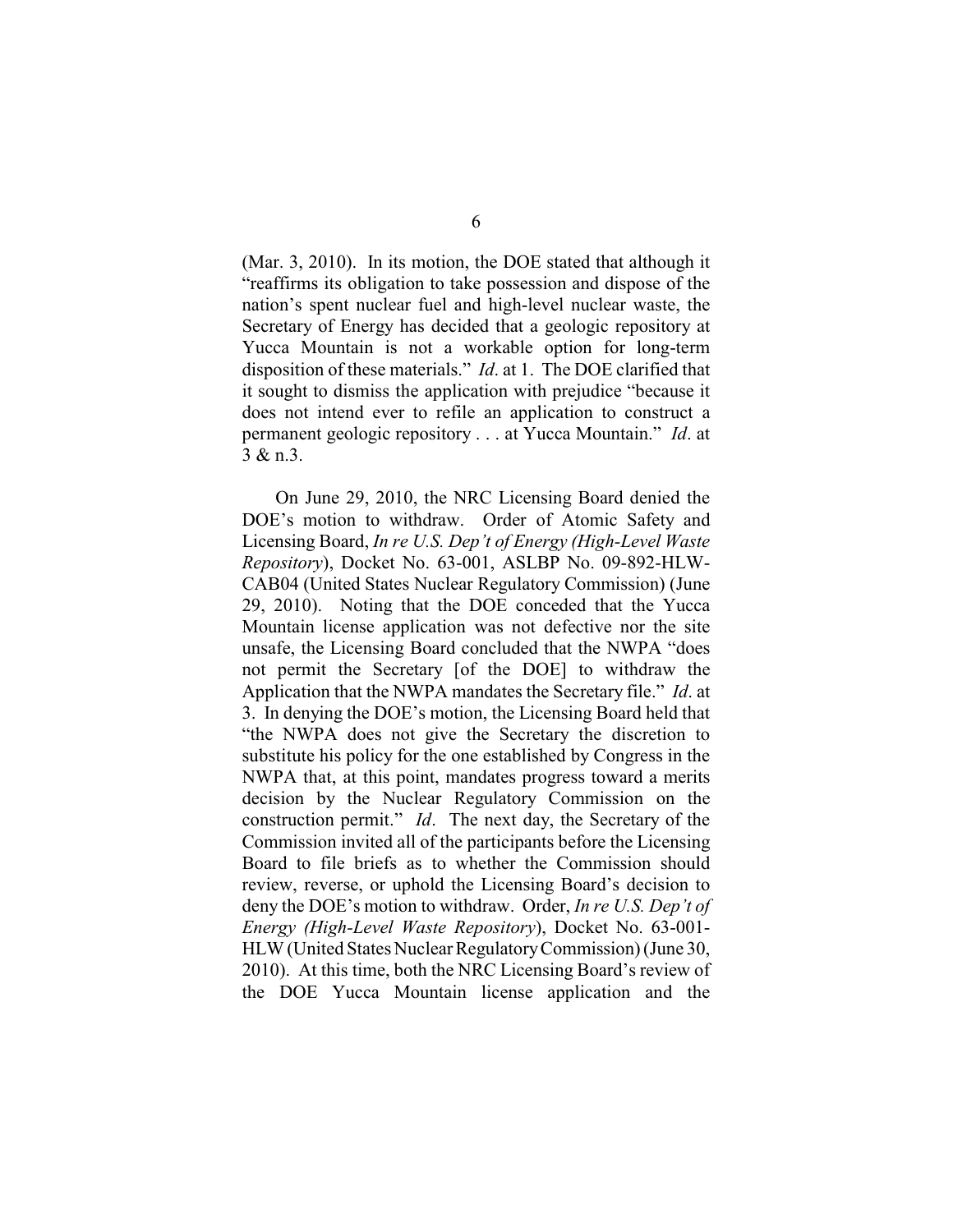Commission's review of the Licensing Board's denial of the DOE's motion to withdraw are ongoing.

Petitioners identify the DOE's attempt to withdraw its Yucca Mountain license application from consideration by the NRC Licensing Board as the "determination" they seek to have us review. Petitioners argue that the DOE lacks the legal authority to withdraw its application and that the DOE's attempt to do so violates the NWPA. Petitioners' second claim challenges a different "determination:" the DOE's efforts outside of the NRC licensing context "to irrevocably abandon the Yucca Mountain process and terminate the entire Yucca Mountain project." Brief of Petitioners at 42. As evidence that the DOE is abandoning the Yucca Mountain site, Petitioners point to an array of DOE actions including announcing on January 29, 2010 that the DOE was abandoning the Yucca Mountain site and creating a Blue Ribbon Commission to find another way of disposing of high level nuclear waste; withdrawing its Yucca Mountain water permit applications from the State of Nevada; repurposing funds appropriated by Congress for Yucca Mountain; notifying employees supporting the Yucca Mountain license application that they may be separated; and drafting plans to shut down the Yucca Mountain site. Petitioners argue that the NWPA does not authorize the DOE to take actions to abandon Yucca Mountain, that abandoning Yucca Mountain without preparing an Environmental Impact Statement violates the National Environmental Policy Act, and that the action should be overturned as arbitrary and capricious agency action under the APA.

In response, the DOE both disputes the merits of Petitioners' claims and argues that this court lacks jurisdiction to hear their petitions. The DOE makes multiple threshold arguments, contending, *inter alia*, that Petitioners lack standing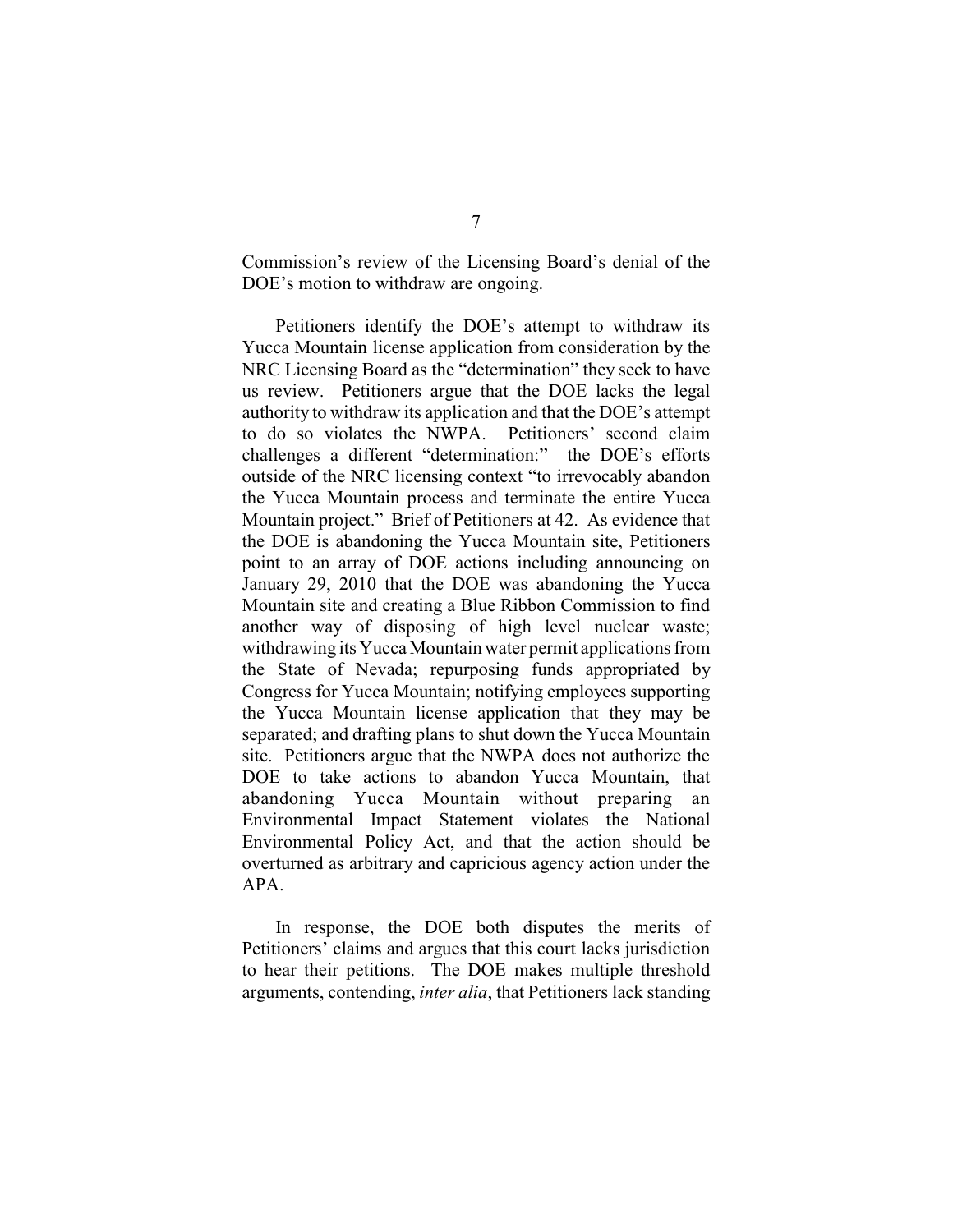before this court, that Petitioners' first claim is unripe for judicial review, that Petitioners fail to state a claim upon which relief can be granted, and that there has been no final agency action which would be reviewable by this court. Any one of these arguments, if correct, would establish that this court lacks the authority to grant relief upon these petitions. Because we agree with the DOE that there is, at least, a lack of finality and ripeness until the Commission either acts on the DOE's motion to withdraw or rules on the license application, we hold that we lack jurisdiction and therefore cannot address either the merits of the petitions or the remaining threshold issues.

# **II.**

Ripeness is a justiciability doctrine "'drawn both from Article III limitations on judicial power and from prudential reasons for refusing to exercise jurisdiction.'" *Nat'l Park Hospitality Ass'n v. Dep't of Interior*, 538 U.S. 803, 808 (2003) (quoting *Reno v. Catholic Soc. Services, Inc.*, 509 U.S. 43, 57 n.18 (1993)). Prudentially, the basic rationale of the ripeness doctrine "is to prevent the courts, through avoidance of premature adjudication, from entangling themselves in abstract disagreements over administrative policies, and also to protect the agencies from judicial interference until an administrative decision has been formalized and its effects felt in a concrete way by the challenging parties." *Abbott Labs. v. Gardner*, 387 U.S. 136, 148-49 (1967). As the Supreme Court has observed, "federal courts may exercise power only 'in the last resort, and as a necessity.'" *Allen v. Wright*, 468 U.S. 737, 752 (1984) (quoting *Chicago & Grand Trunk Railway Co. v. Wellman*, 143 U.S. 339, 345 (1892)). We have noted that it is sometimes true that if we do not decide a case prematurely, we may never need to decide it. *Nat'l Treasury Employees Union v. United States*, 101 F.3d 1423, 1431 (D.C. Cir. 1996). Refusing to involve the courts in ongoing administrative matters both protects judicial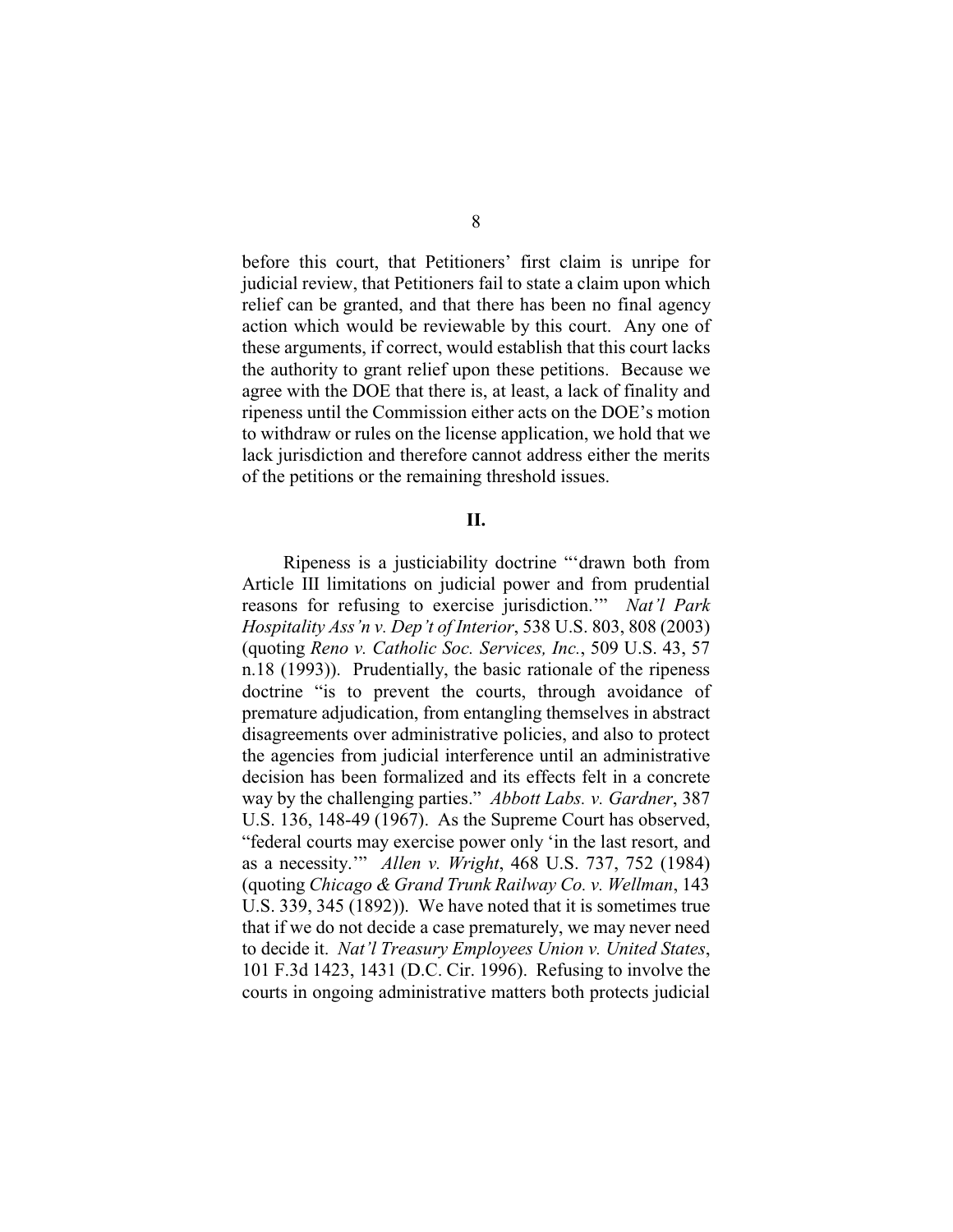resources and comports with the judiciary's role as the governmental branch of last resort. *Id*. The ripeness doctrine, even in its prudential aspect, is a threshold inquiry that does not involve adjudication on the merits and which may be addressed prior to consideration of other Article III justiciability doctrines. *Toca Producers v. FERC*, 411 F.3d 262, 265 n.\* (D.C. Cir. 2005).

When we apply the ripeness doctrine to review of agency actions, "'we balance the interests of the court and the agency in delaying review against the petitioner's interest in prompt consideration of allegedly unlawful agency action.'" *Toca Producers*, 411 F.3d at 265 (quoting *Fed. Express Corp. v. Mineta*, 373 F.3d 112, 118 (D.C. Cir. 2004)). "The interests of the court and of the agency in withholding judicial review ordinarily depend upon 'the fitness of the issues for judicial decision,'" *id*. at 266 (quoting *Abbott Labs.*, 387 U.S. at 149), which depends, *inter alia*, on whether the issues are purely legal, whether consideration of the issues would benefit from a more concrete setting, and whether the agency's actions are sufficiently final. *CTIA–The Wireless Ass'n v. FCC*, 530 F.3d 984, 987 (D.C. Cir. 2008); *Atl. States Legal Found., Inc. v. EPA*, 325 F.3d 281, 284 (D.C. Cir. 2003). "But when an agency decision may never have its effects felt in a concrete way by the challenging parties, the prospect of entangling ourselves in a challenge to such a decision is an element of the fitness determination as well." *Devia v. NRC*, 492 F.3d 421, 424 (D.C. Cir. 2007) (internal citation and quotation marks omitted). "Hence, a 'claim is not ripe for adjudication if it rests upon contingent future events that may not occur as anticipated, or indeed may not occur at all.'" *Id*. (quoting *Texas v. United States*, 523 U.S. 296, 300 (1998) (internal citation and quotation marks omitted)).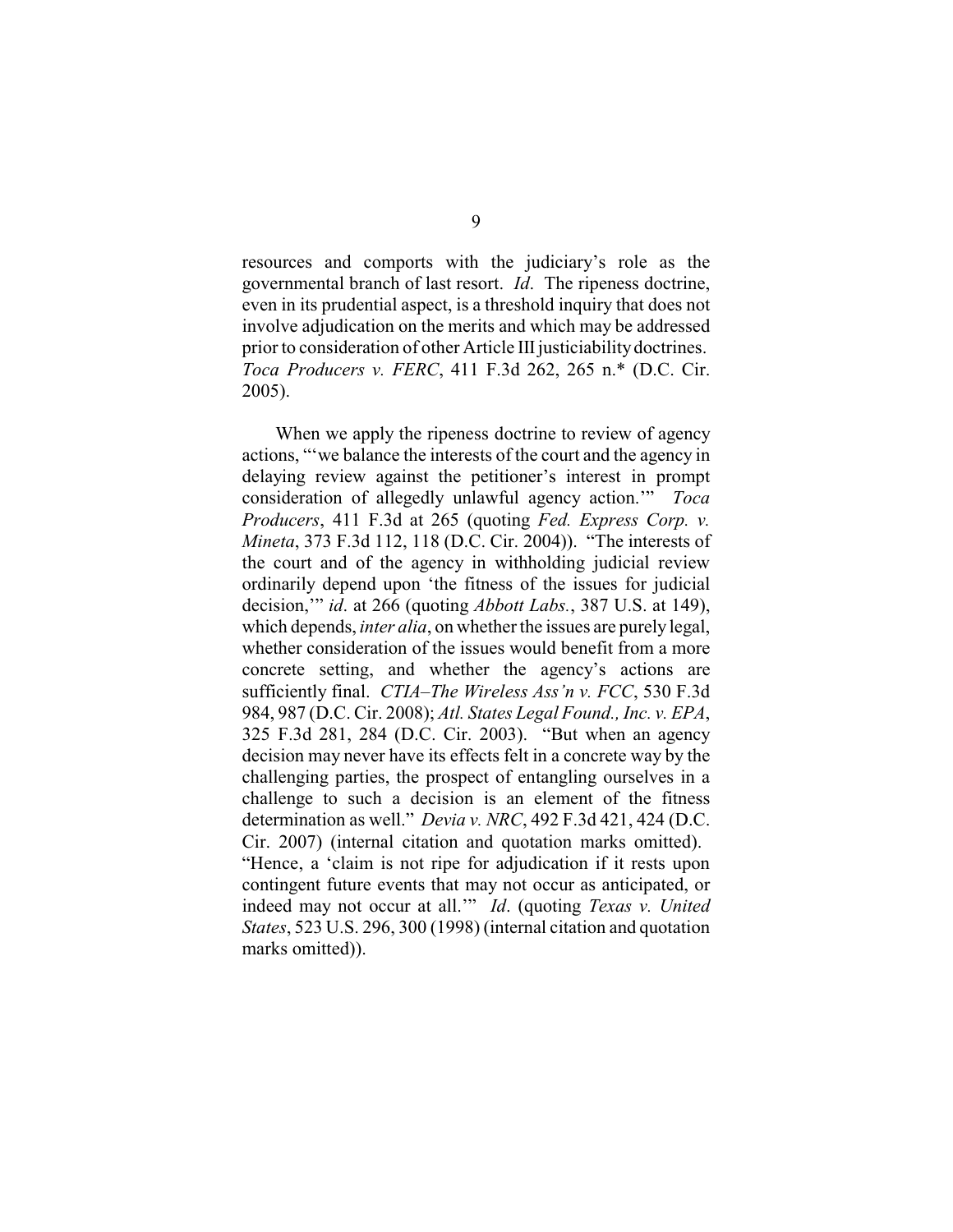In this case, Petitioners fear that the DOE will withdraw its Yucca Mountain license application, significantly delaying or perhaps permanently preventing the construction of the Yucca Mountain repository. If the Yucca Mountain repository never opens, Petitioners argue, the federal government will never remove the nuclear waste temporarily stored within their jurisdictions or near where they live, despite the federal government's responsibility for doing so. This fear is not unreasonable, considering that the NWPA ordered the DOE to "terminate all site specific activities (other than reclamation activities) at all candidate sites, other than the Yucca Mountain site." 42 U.S.C. § 10172(a)(2). But despite the reasonableness of Petitioners' fears, their petitions are premature.

## **A.**

Petitioners' first claim challenges the DOE's attempt to withdraw its Yucca Mountain construction license application from consideration by the Commission. At this stage of the administrative process, however, the DOE has no say in whether the Yucca Mountain license application will be reviewed and granted. That power lies exclusively with the Secretary of the Commission and the NRC Licensing Board, which already denied the DOE's motion to withdraw the license application and still has the responsibility and authority to review the merits of the Yucca Mountain application. There are two ongoing NRC administrative procedures—the Commission's review of the Licensing Board's denial of the DOE motion to withdraw and the Licensing Board's review of the Yucca Mountain construction license application—both of which have the potential to moot Petitioners' first claim entirely.

First, the Commission has not yet decided whether it will review the Licensing Board's denial of the DOE motion to withdraw. If the Commission declines to review the denial, the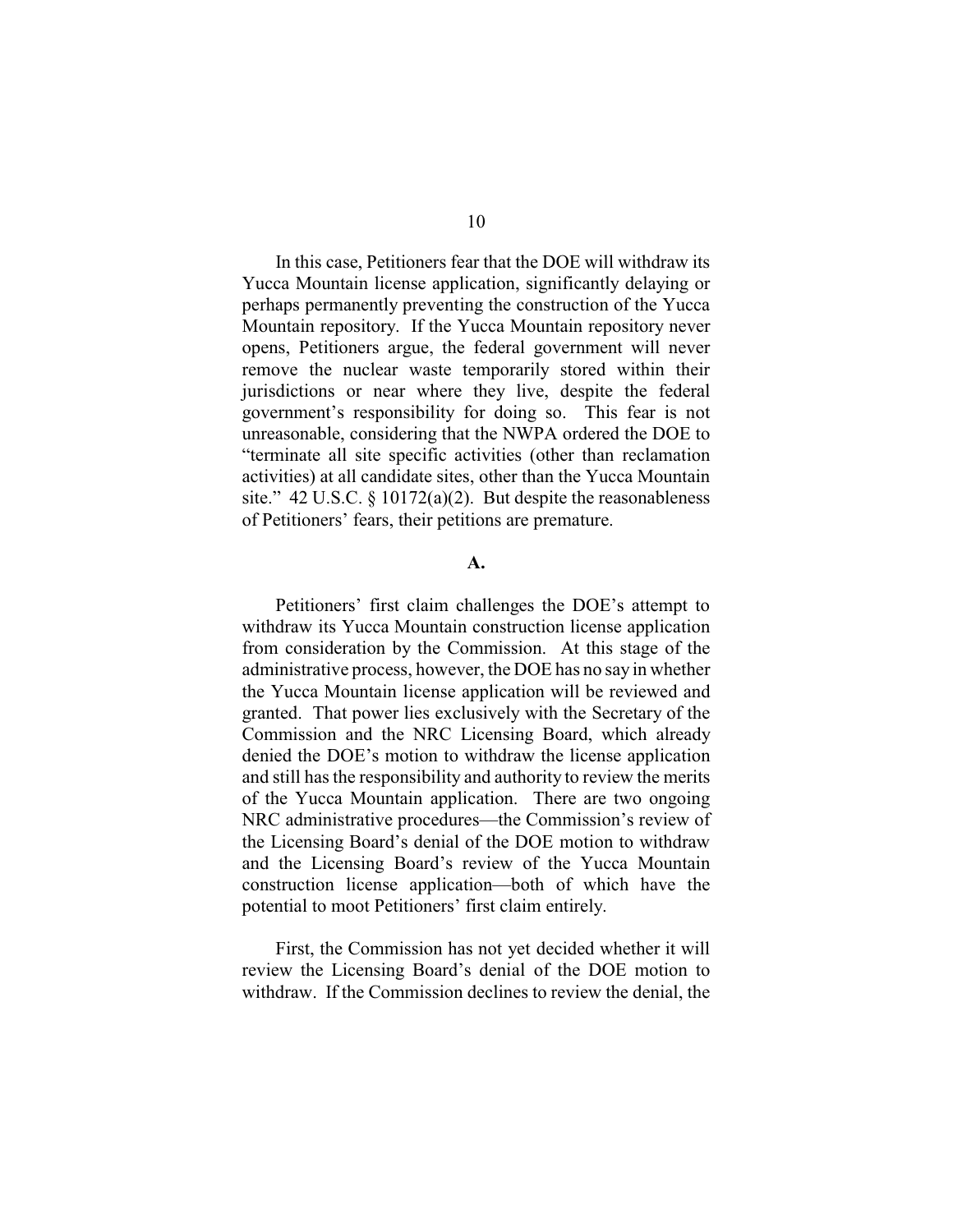DOE will have failed in its attempt to withdraw the Yucca Mountain application and Petitioners' first claim will be moot. The same outcome will occur if the Commission chooses to review and then upholds the Licensing Board's denial of the DOE motion. The only way in which Petitioner's first claim will not become moot is if the Commission chooses to review and then reverses the Licensing Board's denial.

Second, independent of the Commission's review of the Licensing Board's denial order, the NRC Licensing Board's consideration of the DOE Yucca Mountain license application has not been completed. Although Petitioners point to evidence that the Commission has suspended the Licensing Board's review, we note that the NWPA requires the Commission to review the application, *see* 42 U.S.C. § 10134(d) ("The Commission shall consider an application for a construction authorization for all or part of a repository  $\dots$ ", and therefore we must assume that the Commission will comply with its statutory mandate. If the Licensing Board denies the application, consideration of Yucca Mountain as a location for the federal nuclear waste repository will come to an end. Although this outcome will not remedy the harm that Petitioners potentially face—indefinite exposure to the nuclear waste temporarily stored at sites in Washington and South Carolina—the Licensing Board's disapproval of Yucca Mountain on technical and scientific grounds will be a final agency action that Petitioners may challenge under the APA. On the other hand, if the Licensing Board approves the application, the Commission will issue a construction license for Yucca Mountain, which would complete the process mandated in the NWPA and remove the legal basis of Petitioners' first claim (i.e. the failure of Respondents to comply with the process mandated by Congress).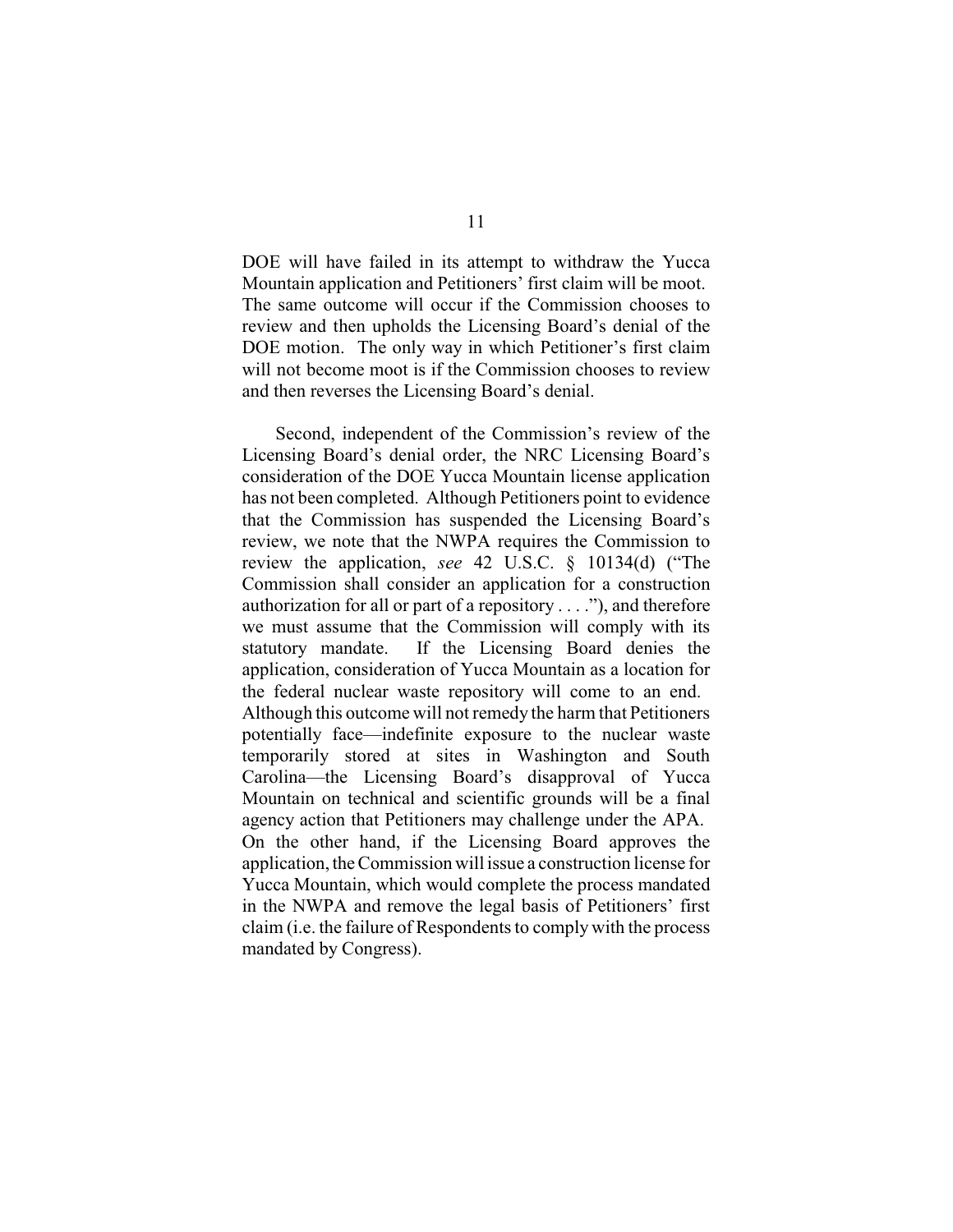Between the Commission's possible review of the denial order and the Licensing Board's consideration of the Yucca Mountain license application, the only administrative outcome that will fail to resolve the issues presented in Petitioner's first claim would be if the Commission reviews and overturns the Licensing Board's denial, permitting the DOE to withdraw its license application. At that point, petitioners would have the opportunity to demonstrate whether the effects of the DOE action are "'felt in a concrete way by the challenging parties.'" *See Devia*, 492 F.3d at 424 (quoting *Abbott Labs.*, 387 U.S. at 148-49). Petitioners' first claim, therefore, is not fit for judicial decision because "it rests upon 'contingent future events that may not occur as anticipated, or indeed may not occur at all." *Id*. (quoting *Texas v. United States*, 523 U.S. at 300 (internal citations and quotation marks omitted)).

Looking to the other aspect of the prudential ripeness analysis, delaying review of the issues in this case causes little harm to Petitioners' interest in prompt consideration of allegedly unlawful agency action. As we noted above, the NWPA requires the Commission to "issue a final decision approving or disapproving the issuance of a construction authorization not later than the expiration of 3 years after the date of the submission of such application, except that the Commission may extend such deadline by not more than 12 months" subject to specified reporting requirements. 42 U.S.C. §§ 10134(d)-(e). Without an extension, the three-year statutory deadline for the Commission to issue its final decision on the DOE's Yucca Mountain application—submitted on June 17, 2008—has potentially already come and gone.<sup>1</sup> Very soon, the

 $^1$  At oral argument, the DOE suggested that the three-year deadline should toll from September 15, 2008, the date when the application was docketed, rather than from when the application was submitted. We offer no opinion on the correctness of that suggestion, but note that in either case, the deadline for the Commission to act is at hand.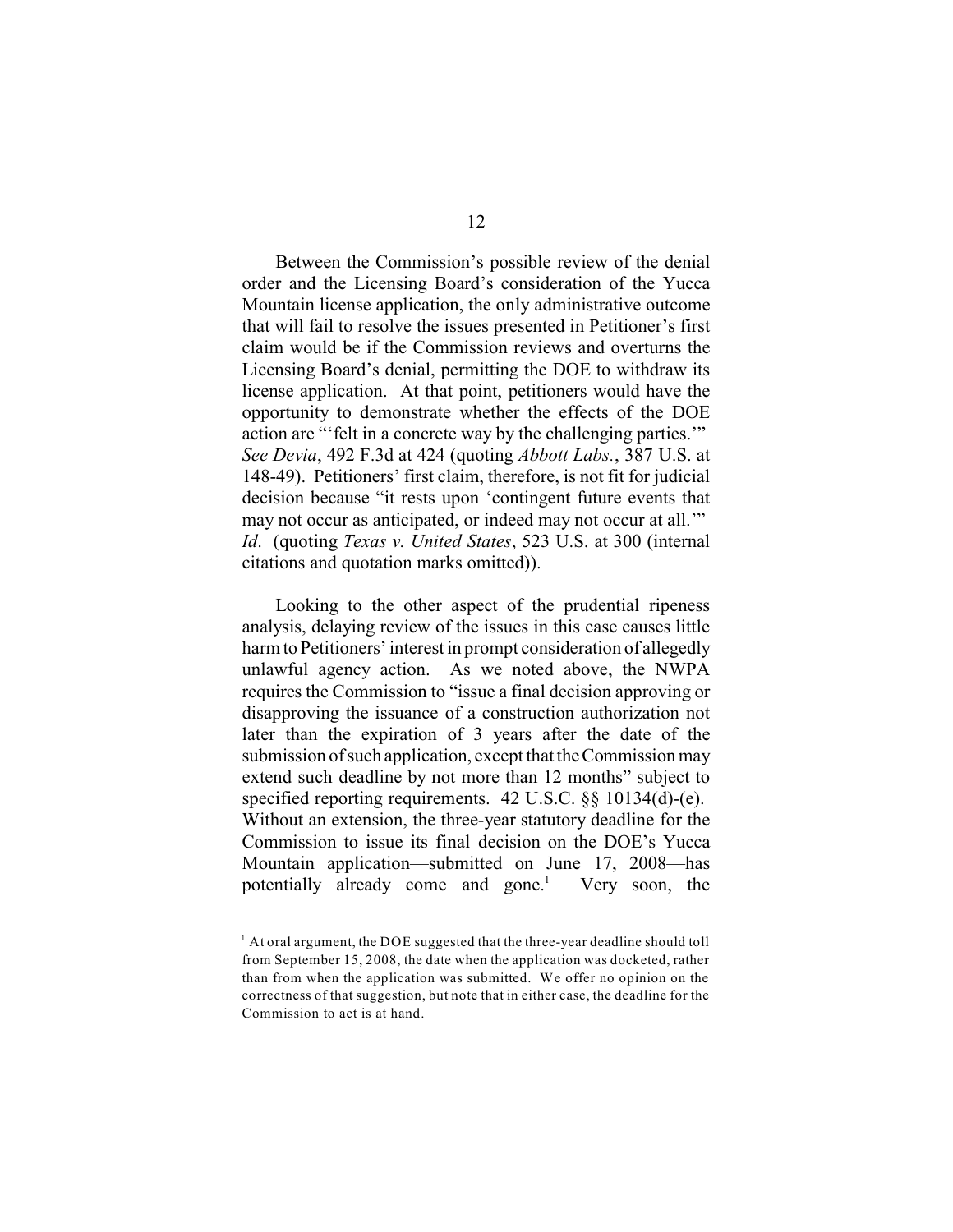contingencies discussed above should be resolved and Petitioners—and importantly this court—will know whether the Commission will permit the DOE to withdraw the Yucca Mountain license application, and if not, whether the Commission approves or disapproves the application. Should the Commission fail to act within the deadline specified in the NWPA, Petitioners would have a new cause of action under this court's ruling in *Telecommunications Research and Action Center v. FCC*, 750 F.2d 70 (D.C. Cir. 1984) (hereinafter "*TRAC"*). In *TRAC*, we held that the Courts of Appeals have exclusive jurisdiction to issue writs of mandamus to compel agency actions that have been unreasonably delayed. 750 F.2d at 75. Although mandamus is an extraordinary remedy reserved for extraordinary circumstances, "we will interfere with the normal progression of agencyproceedings to correct *transparent violations of a clear duty to act*." *In re Am. Rivers and Idaho Rivers United*, 372 F.3d 413, 418 (D.C. Cir. 2004) (emphasis added) (internal citations and quotation marks omitted). We do so both to protect our own future jurisdiction over the merits of the dispute and because "[i]t is obvious that the benefits of agency expertise and creation of a record will not be realized if the agency never takes action." *Id.* (quoting *TRAC*, 750 F.2d at 76, 79). We will not permit an agency to insulate itself from judicial review by refusing to act. *See, e.g.*, *In re Core Communications, Inc.*, 531 F.3d 849, 861-62 (D.C. Cir. 2008) (granting a writ of mandamus to force the FCC to issue a final appealable order); *Radio-Television News Directors Ass'n v. FCC*, 229 F.3d 269, 308 (D.C. Cir. 2000) (granting a writ of mandamus to vacate an FCC order when the FCC failed to take final action).

Having concluded that Petitioners' challenge of the DOE's motion to withdraw is unfit for judicial decision and that Petitioners' interest in prompt consideration of allegedly unlawful agency action will be onlyminimally harmed by delay,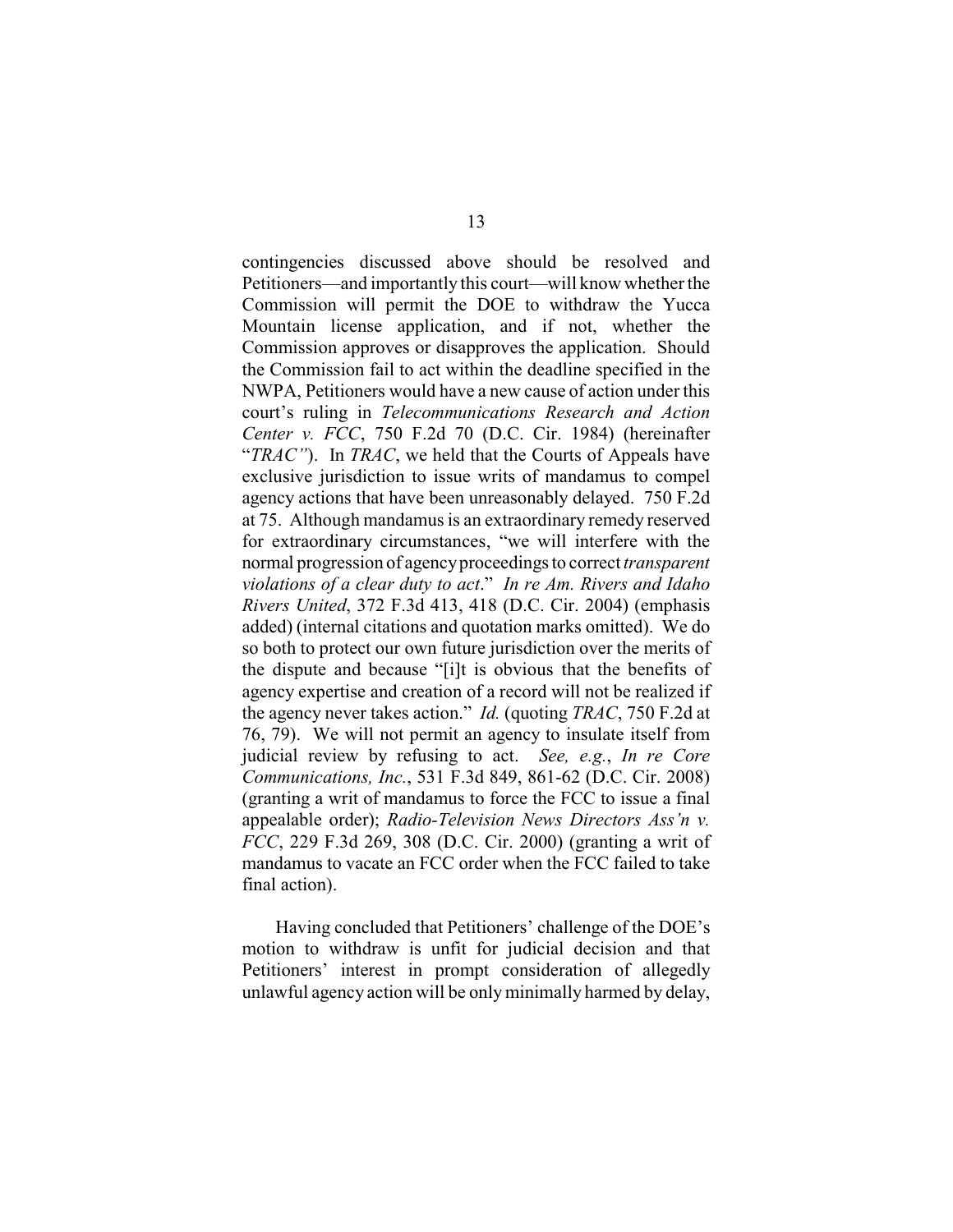we further conclude that Petitioners' first claim is not ripe and is therefore outside of our jurisdiction.

## **B.**

Petitioners' second claim challenges DOE actions which are simply not reviewable by this court. Petitioners characterize the agency action challenged in their second claim as the "determination made on or about January 29, 2010, by Respondents President Obama, Secretary Chu and DOE to unilaterally and irrevocably terminate the Yucca Mountain repository process mandated by the Nuclear Waste Policy Act, 42 U.S.C. §§ 10101-10270." Agency actions are reviewable by courts of appeal under the terms of 5 U.S.C. § 704. That section delineates reviewable actions as "[a]gency action made reviewable by statute and final agency action for which there is no other adequate remedy in a court . . . ." Petitioners have failed to identify any agency action coming within that delineation. Otherwise put, petitioners have set forth no discrete action mandated by the NWPA that the DOE has failed to perform or performed inadequately. In 42 U.S.C. § 10134(b), Congress ordered the DOE to "submit to the Commission an application for a construction authorization for a repository." The DOE completed this task on June 17, 2008, and its application is currently under review by the NRC Licensing Board. Despite the DOE's publicly stated desire and intention to abandon the Yucca Mountain repository, the DOE has shown us nothing that grants it the authority or ability to stop the NRC Licensing Board from continuing its congressionally-mandated review and has entered no order or official decision inconsistent with its statutory duty. *See* 42 U.S.C. § 10134(d). Unable to point to any unlawful action by the DOE, Petitioners challenge DOE's public announcement regarding Yucca Mountain. Neither the NWPA nor the APA authorizes this type of legal attack.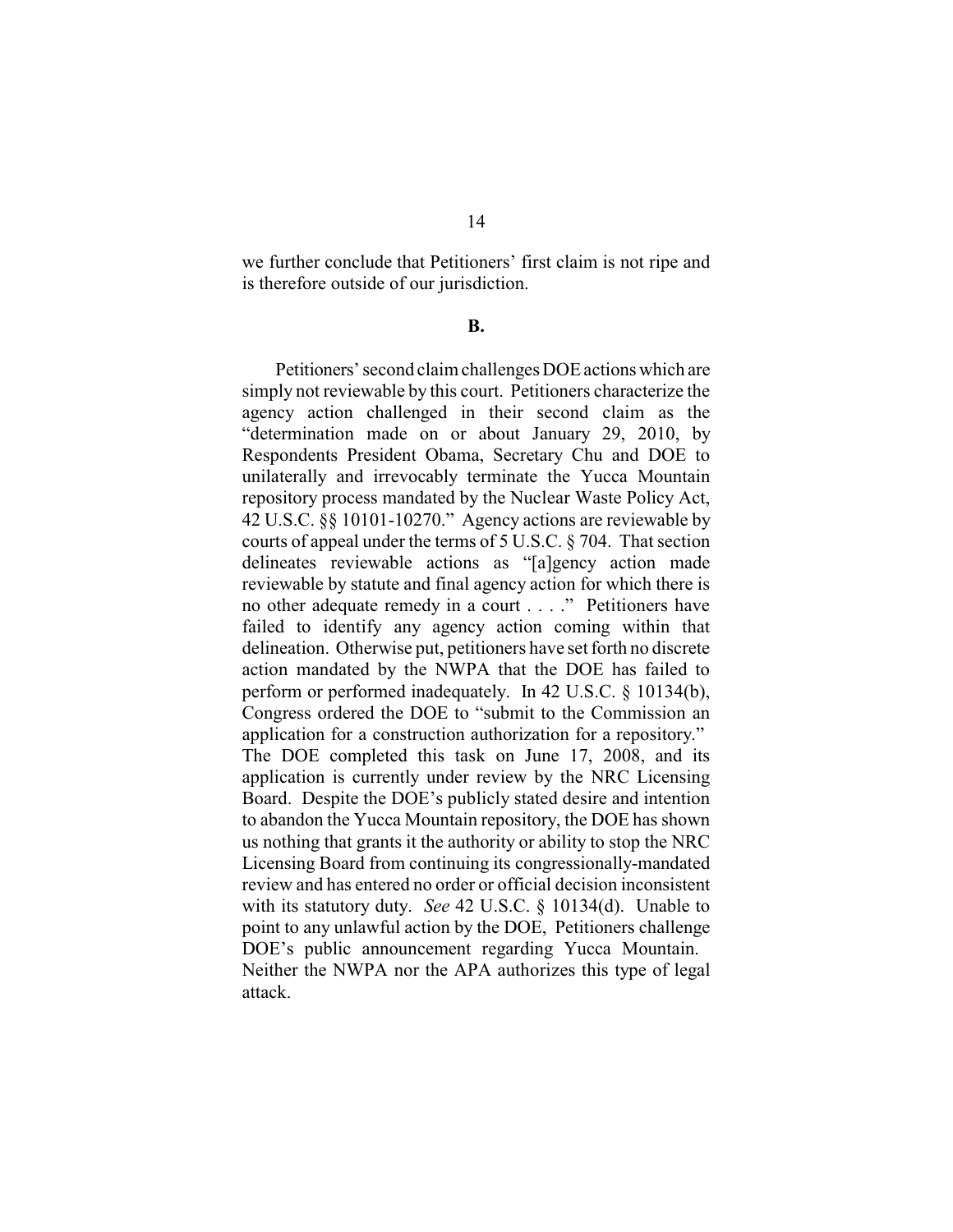The DOE's policy announcement, which has no legal consequence, is not a "final decision or action of the Secretary" or a "final agency action" as required by 42 U.S.C. § 10139(a)(1)(A) and 5 U.S.C. § 704 . *See Bennett v. Spear*, 520 U.S. 154, 178 (1997) (holding that "final" agency action must both mark consummation of an agency's decision making process and either determine rights or obligations or be an action from which legal consequences will flow). Nor, at this stage of the ongoing Yucca Mountain saga, has the DOE failed to make any decision or take any action mandated by the NWPA—as required to give this court jurisdiction under 42 U.S.C. § 10139(a)(1)(B)—or made a decision or taken an action which violates the Constitution—as required to give this court jurisdiction under 42 U.S.C.  $\S$  10139(a)(1)(C). Likewise, since the DOE has not taken any action prohibited under the NWPA or failed to take any action required by the NWPA, the DOE's failure to prepare an environmental impact statement before making its announcement, as would otherwise have been required by 42 U.S.C.  $\S$  10139(a)(1)(D), is not yet an official, reviewable decision. Finally, to the extent that Petitioners wish to "compel agency action unlawfully withheld" based on the language of 5 U.S.C.  $\S$  706(1), "a claim under  $\S$  706(1) can proceed only where a plaintiff asserts that an agency failed to take a *discrete* agency action that it is *required to take*." *Norton v. S. Utah Wilderness Alliance*, 542 U.S. 55, 64 (2004) (emphasis in original). At least to this date, the DOE has not failed to take any discrete agency action that Congress ordered it to take. Petitioners' general complaints about the DOE's new policy regardingYucca Mountain are simply not justiciable. *See Cobell v. Kempthorne*, 455 F.3d 301, 307 (D.C. Cir. 2006) ("Because an on-going program or policy is not, in itself, a 'final agency action' under the APA, our jurisdiction does not extend to reviewing generalized complaints about agency behavior." (quotation and citation omitted)).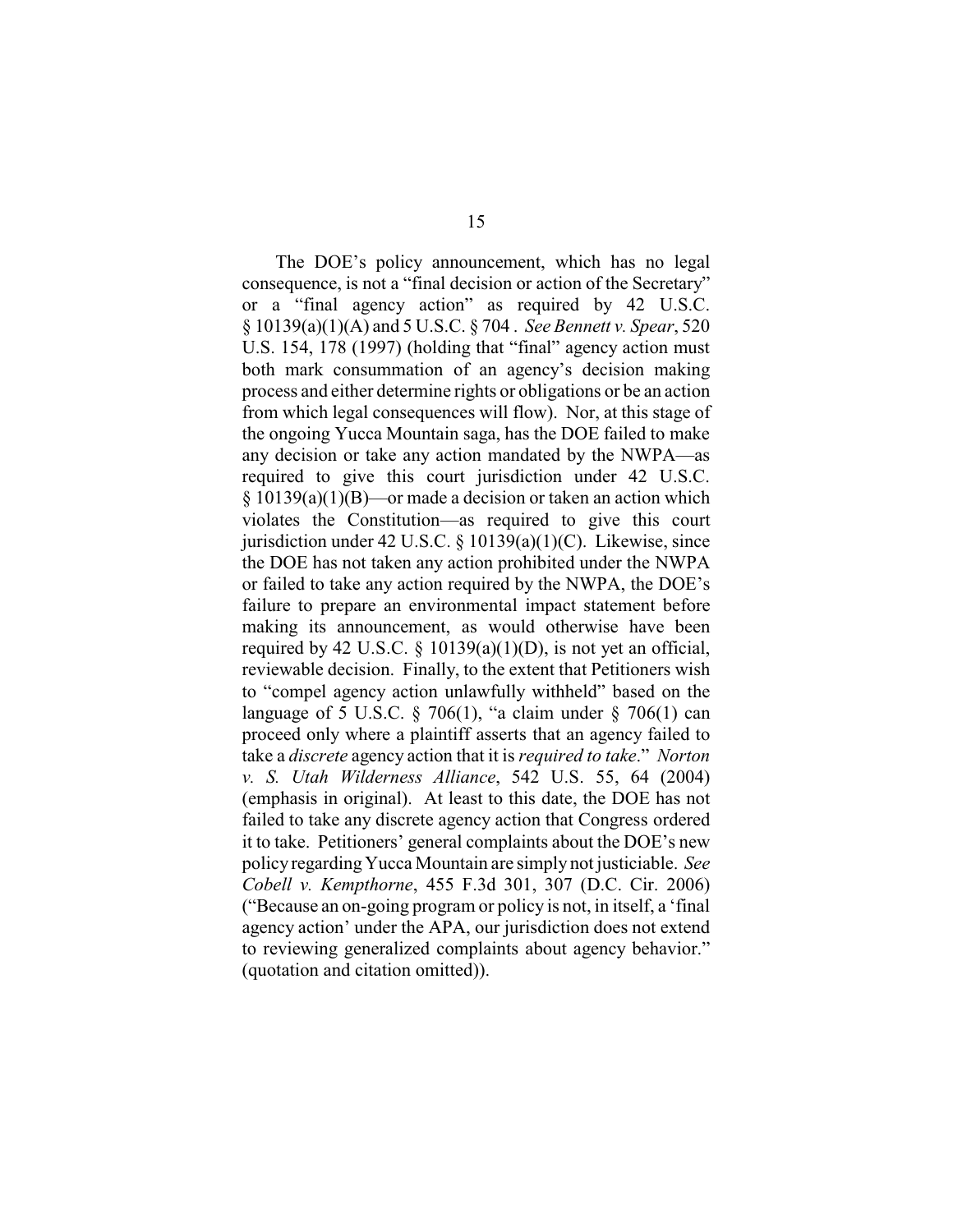#### **III.**

The NWPA set forth a process and schedule for the siting, construction, and operation of a federal repository for the disposal of spent nuclear fuel and high-level radioactive waste. At this point in that process, the DOE has submitted a construction license application for the Yucca Mountain repository and the Commission maintains a statutory duty to review that application. Despite the respondents' pronouncements and apparent intentions, unless and until Petitioners are able to demonstrate that one of the respondents has either violated a clear duty to act or otherwise affirmatively violated the law, Petitioners' challenges to the ongoing administrative process are premature. For the reasons set forth above, we conclude that we lack jurisdiction over Petitioners' claims. The petitions are dismissed.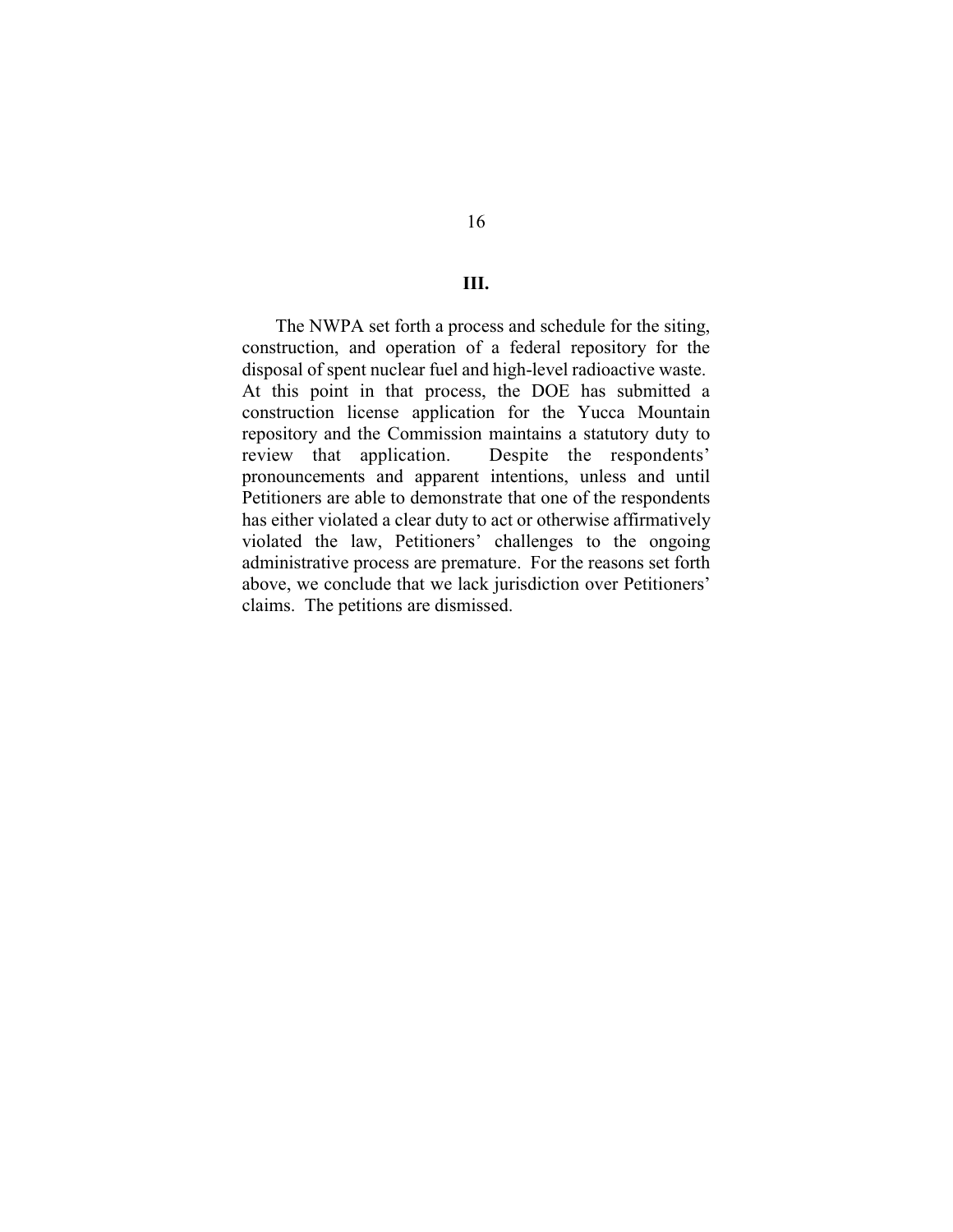BROWN, *Circuit Judge*, concurring: I fully concur with the court's opinion. I write separately only to note that after setting the President and his administration firmly in their sights, Petitioners all but ignore the NRC—a named party in this suit and the only agency with an existing obligation under the NWPA. "[O]ur jurisdiction . . . is not limited to situations in which 'final action,' as it is commonly understood, has indeed been taken." *Sierra Club v. Thomas*, 828 F.2d 783, 793 (D.C. Cir. 1987). "Agency inaction may represent 'agency recalcitrance . . . in the face of a clear statutory duty . . . of such magnitude that it amounts to an abdication of statutory responsibility.'" *Id.* (quoting *Pub. Citizen Health Research Gr. v. FDA*, 740 F.2d 21, 32 (D.C. Cir. 1984)) (alterations in original). It is arguable the NRC has abdicated its statutory responsibility under the NWPA. The Commissioner publically said:

The agency budget encompasses the licensing board, so if there is no money for the program, there is no money for licensing activities and for the licensing board itself . . . Our overall focus is on closing out our review of the license application, and so that includes the licensing board, it includes everything that is involved in that. If there were unresolved legal questions, they would stay unresolved legal questions.

Steve Tetreault, *NRC Chairman Says Yucca Mountain Closeout to Include License Panel*¸ LAS VEGAS REV. J., Feb. 2, 2011 (quoting Greg Jaczko). But Petitioners simply do not press this agency inaction claim. Despite months of extensive briefing and protracted questioning at oral argument, Petitioners still see only the President and his administration obstructing their path to judicial review. Nietzsche once remarked that "many are stubborn in pursuit of the path they have chosen, few in pursuit of the goal." Such stubbornness may snatch defeat from the jaws of victory.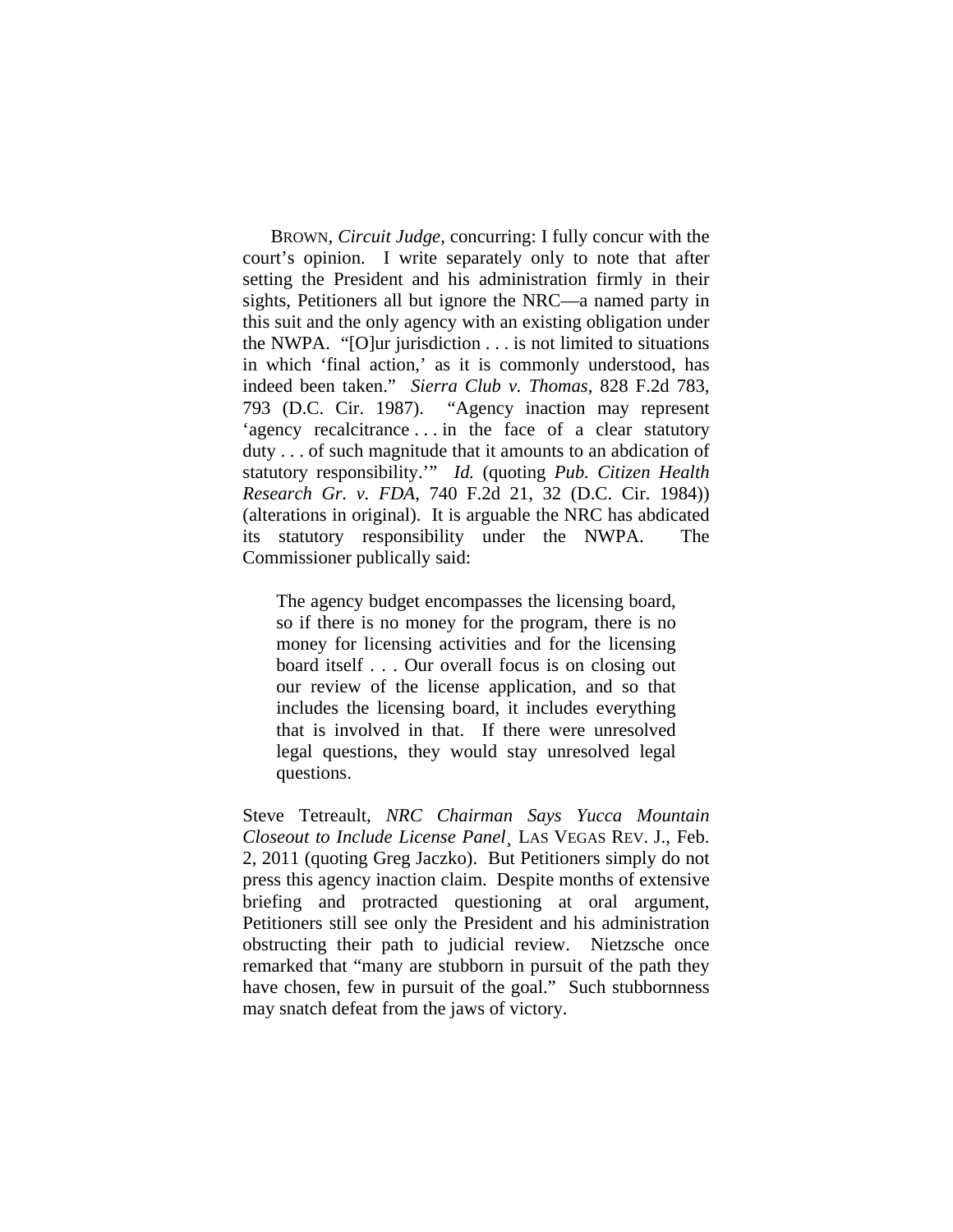## KAVANAUGH, *Circuit Judge*, concurring:

"No one doubts Congress's power to create a vast and varied federal bureaucracy. But where, in all this, is the role for oversight by an elected President? The Constitution requires that a President chosen by the entire Nation oversee the execution of the laws." *Free Enterprise Fund v. Public Co. Accounting Oversight Bd.*, 130 S. Ct. 3138, 3155-56 (2010).

"The President has been given the power to oversee executive officers; he is not limited, as in Harry Truman's lament, to persuading his unelected subordinates to do what they ought to do without persuasion. In its pursuit of a workable government, Congress cannot reduce the Chief Magistrate to a cajoler-in-chief." *Id.* at 3157 (internal quotation marks, citation, and alteration omitted).

Who in the Executive Branch is ultimately responsible and accountable for deciding whether to terminate the project for storing nuclear waste at Yucca Mountain? Under the text of the Constitution, the answer seems simple: the President of the United States. But it is not so simple. This case illustrates the point. Given the importance and bitterness of the underlying dispute over Yucca Mountain, I think it worth exploring how we got here, constitutionally speaking.

I

The Department of Energy and the Nuclear Regulatory Commission are both agencies in the Executive Branch. *See*  5 U.S.C. § 105; 42 U.S.C. § 7131 (Department of Energy); 42 U.S.C. § 5841 (Nuclear Regulatory Commission). As a result of the Supreme Court's 1935 decision in *Humphrey's Executor v. United States*, 295 U.S. 602, there are two kinds of agencies in the Executive Branch: executive agencies and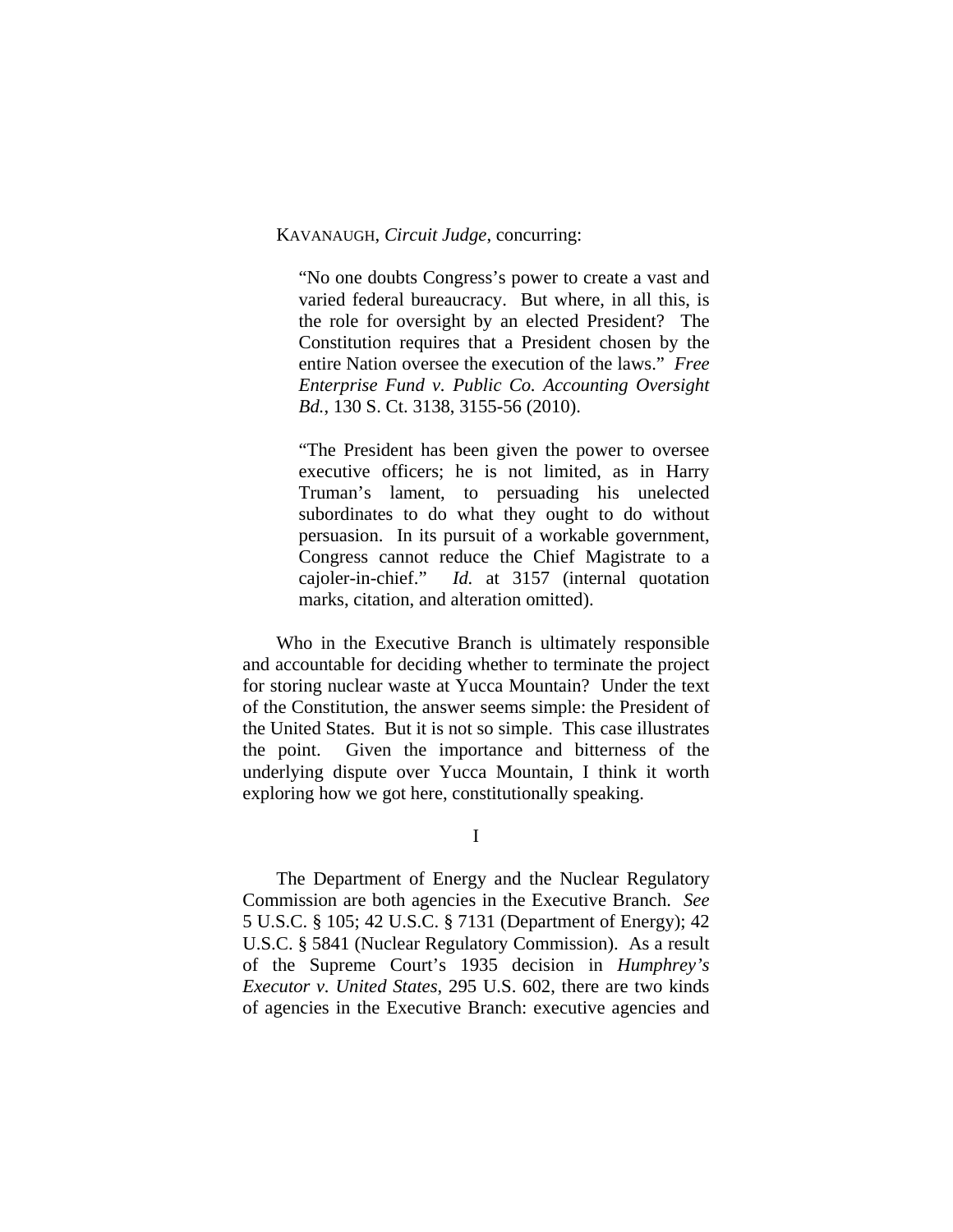independent agencies. The Secretary of Energy is removable by the President at will, meaning the Department of Energy is an executive agency that the President has authority to direct and supervise. By statute, the Commissioners of the Nuclear Regulatory Commission are removable by the President only for cause, not at will, meaning that the Commission is an independent agency that operates free of presidential direction and supervision.

This case is a mess because the executive agency (the Department of Energy) and the independent agency (the Nuclear Regulatory Commission) have overlapping statutory responsibilities with respect to the Yucca Mountain project. In particular, both agencies have critical roles in interpreting the relevant statutes and in exercising discretion under those laws. Of importance here, the statutes give the independent Nuclear Regulatory Commission the final word in the Executive Branch on whether the Executive Branch may terminate the Yucca Mountain project. At the President's direction, the Department of Energy decided to withdraw the Yucca Mountain license application and terminate the Yucca Mountain nuclear storage project. A board within the Nuclear Regulatory Commission preliminarily rejected the decision of the Department of Energy (and thus of the President) to withdraw the Yucca Mountain license application. But the full Nuclear Regulatory Commission has yet to decide whether it will approve or reject the decision of the Department of Energy. Because the Commission has not yet acted on the Department of Energy's request, the Court's opinion today properly holds this case unripe under the existing legal framework.

Taking a step back and reading the Constitution, however, it seems odd that the Nuclear Regulatory Commission has the final word within the Executive Branch on this important issue. One would think that the President of the United States controls the Executive Branch and would be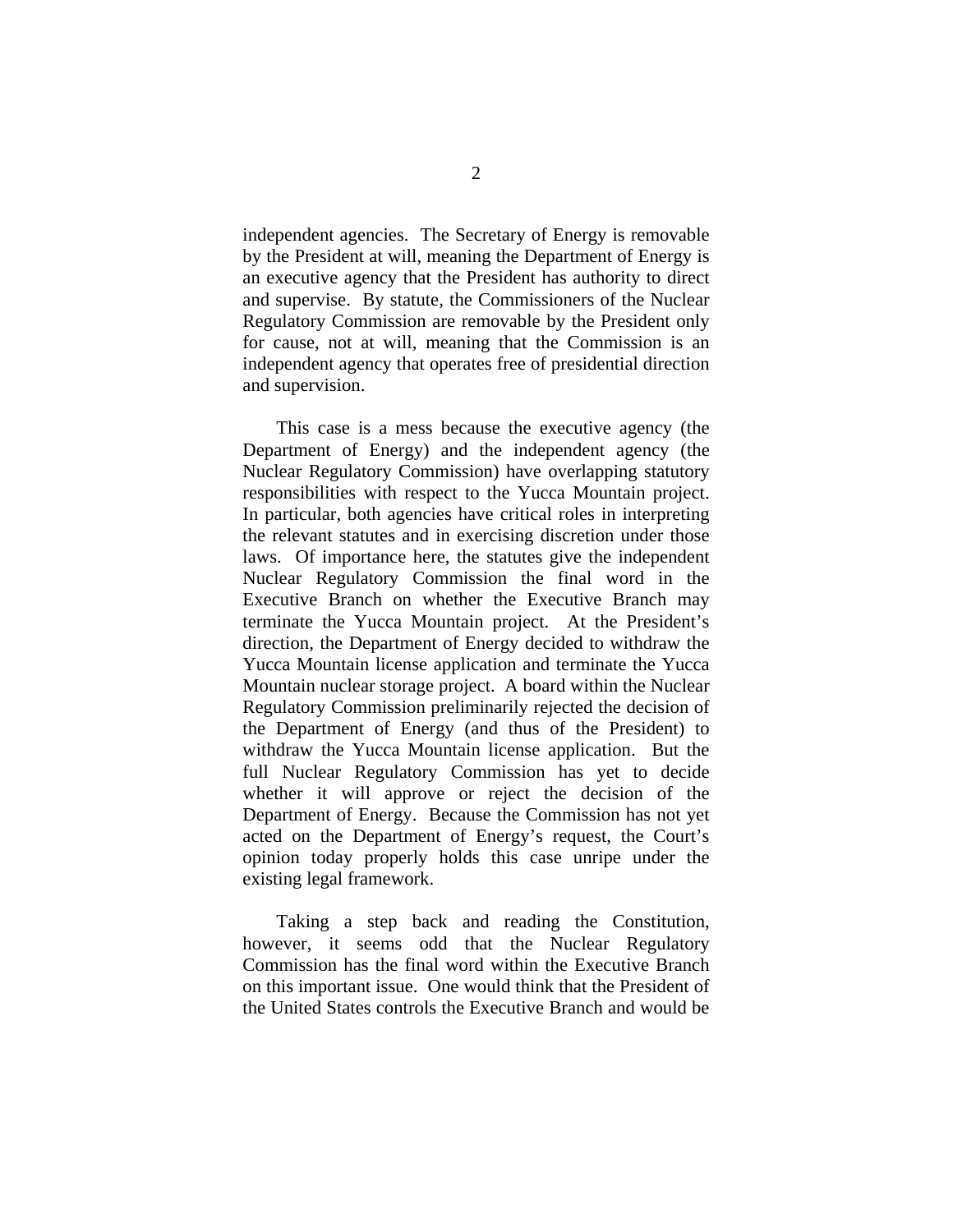able to direct the interpretation of law and exercise of discretion by all agencies in the Executive Branch. *See* U.S. CONST. art. II. The first 15 words of Article II state quite plainly that "[t]he executive Power shall be vested in a President of the United States of America" – not some of the executive power, but all of it. And Article II later says that the President alone has the authority and responsibility to "take Care that the Laws be faithfully executed." As Professor Amar has summarized, "What Article II *did* make emphatically clear from start to finish was that the president would be personally responsible for his branch." AKHIL REED AMAR, AMERICA'S CONSTITUTION: A BIOGRAPHY 197 (2005).

The Framers' decision to give the President responsibility for the executive power and to take care that the laws be faithfully executed was not just about the lines on the Executive Branch organizational chart. The Constitution's Framers sought a national government that would be more effective than under the Articles of Confederation (especially in maintaining national security, facilitating economic growth, and raising necessary revenue) and a national government that would be more accountable to the people and more protective of liberty than under the rule of King George III. The Framers were particularly cognizant, moreover, of the link between accountability of officials in the Legislative and Executive Branches and individual liberty. The Framers designed our constitutional structure with the idea that unaccountable power is inconsistent with individual liberty. "The Framers created a structure in which 'a dependence on the people' would be the 'primary control on the government.'" *Free Enterprise Fund v. Public Co. Accounting Oversight Bd.*, 130 S. Ct. 3138, 3157 (2010) (quoting THE FEDERALIST NO. 51 (Madison)) (alteration omitted).

The President is dependent on the people for election and re-election, but the officers of agencies in the Executive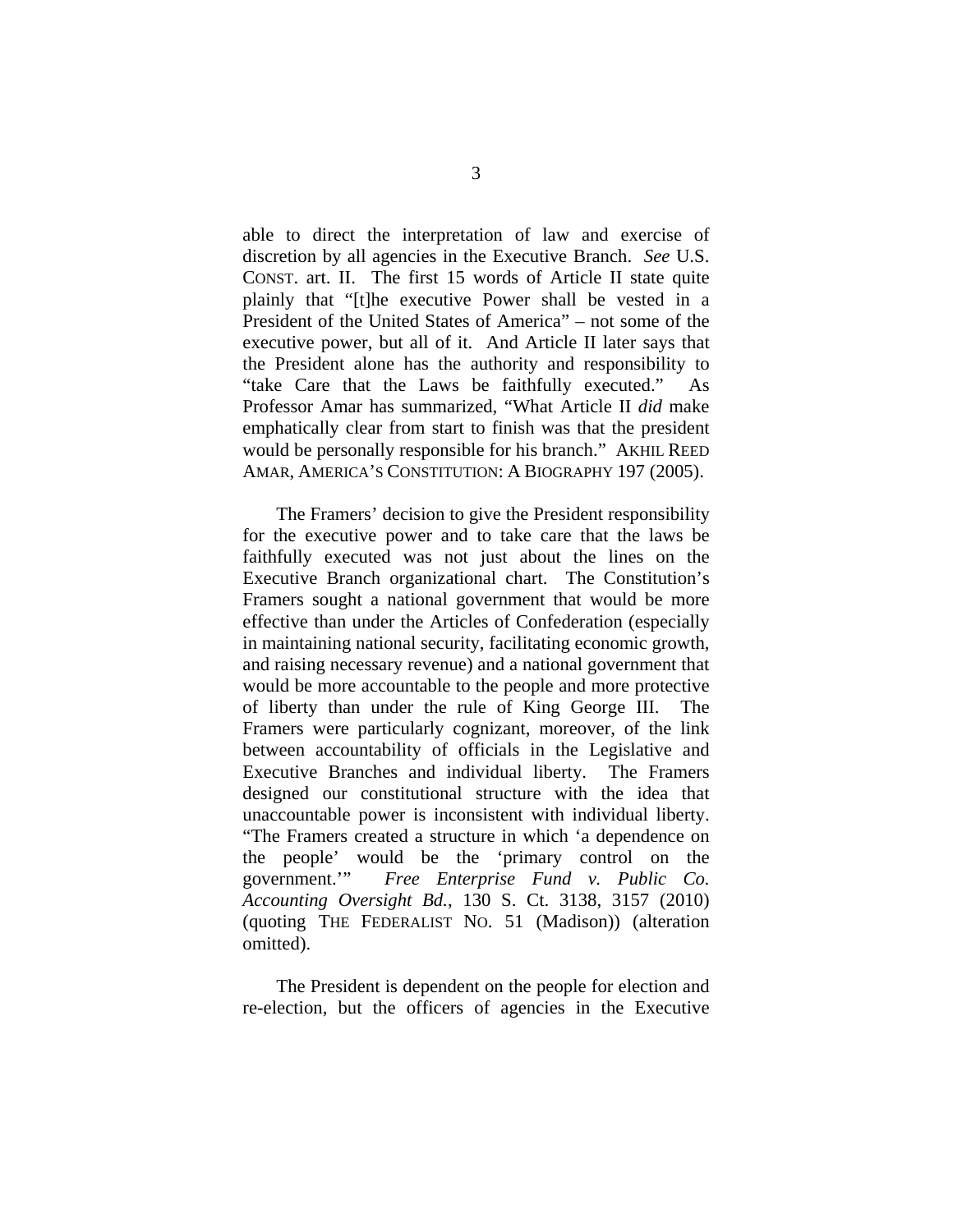Branch are not. Presidential control of those agencies thus helps maintain democratic accountability and thereby ensure the people's liberty. *See id; see also Bond v. United States*, No. 09-1227, slip op. at 10 (U.S. June 16, 2011) ("[T]he dynamic between and among the branches is not the only object of the Constitution's concern. The structural principles secured by the separation of powers protect the individual as well."); *Clinton v. City of New York,* 524 U.S. 417, 450 (1998) (Kennedy, J., concurring) ("Liberty is always at stake when one or more of the branches seek to transgress the separation of powers."); *Morrison v. Olson,* 487 U.S. 654, 727 (1988) (Scalia, J., dissenting) ("The purpose of the separation and equilibration of powers in general, and of the unitary Executive in particular, was not merely to assure effective government but to preserve individual freedom.").

Reading only the text of Article II, one would assume that the Nuclear Regulatory Commission would report to the President, not the President to the Nuclear Regulatory Commission. If two agencies in the Executive Branch were not on the same page (as may happen in this case if the Nuclear Regulatory Commission rejects the Department of Energy's withdrawal application), the President presumably would have the authority to resolve that disagreement. If an agency were departing from the President's preferred course (as the Nuclear Regulatory Commission may do), the President presumably would have the authority to prevent that. And if an agency were taking too long to make a critical legal or policy decision (as appears to be the case with the Nuclear Regulatory Commission), the President presumably would have the authority to fix that as well.

But that conception of the constitutional chain of command turns out to be inaccurate with respect to independent agencies such as the Nuclear Regulatory Commission – a consequence of the Supreme Court's 1935 decision in *Humphrey's Executor*. In that case, the Supreme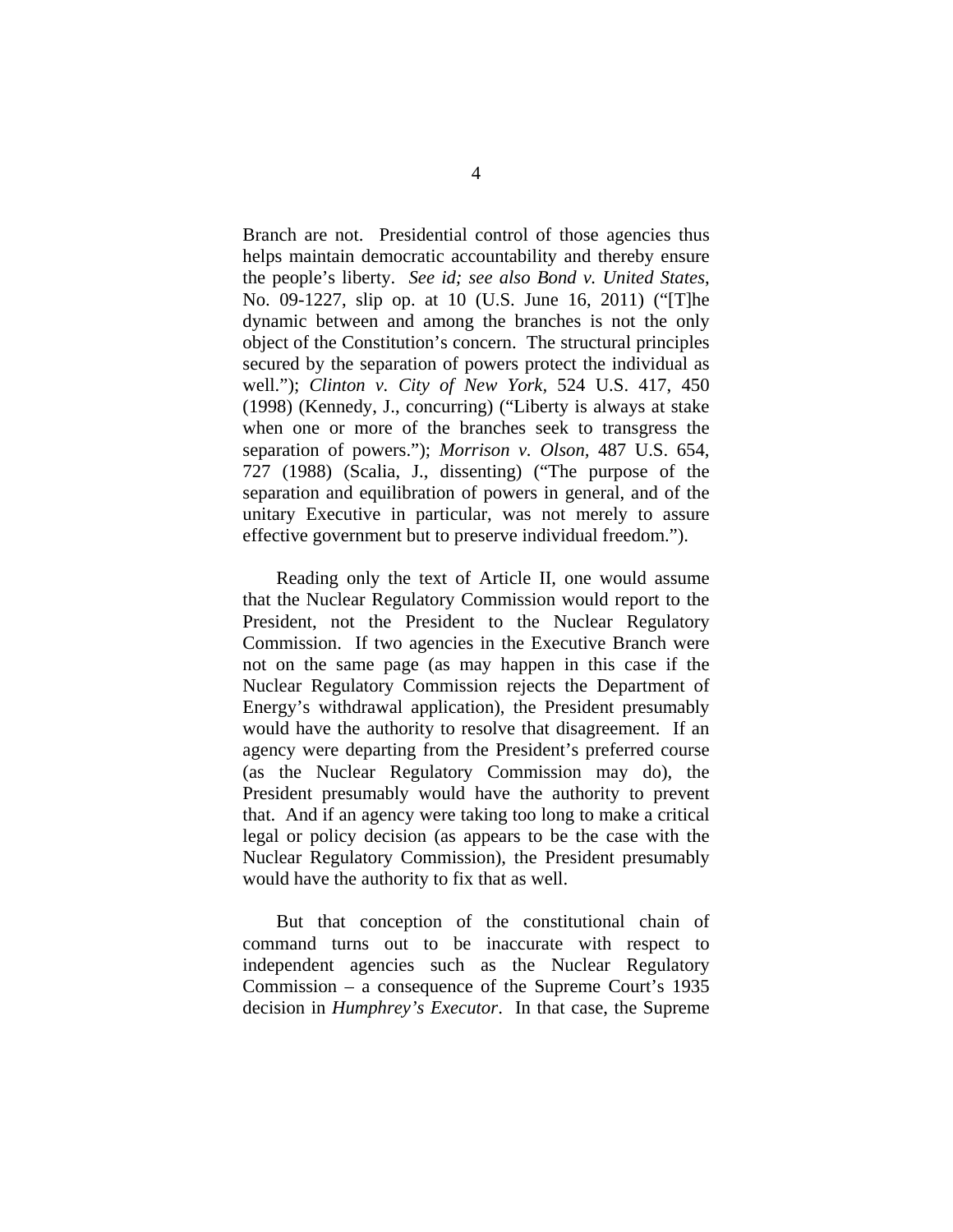Court, over the strenuous objection of President Franklin Roosevelt, upheld the constitutionality of independent agencies – that is, agencies whose heads are removable by the President only for cause, not at will, and that thus operate free of presidential direction and supervision.

President Roosevelt wanted to direct and supervise the Federal Trade Commission in the exercise of its statutorily assigned duties and discretion. In 1933, shortly after taking office, he therefore fired Commissioner William Humphrey, who disagreed with the President's views on antitrust and competition issues. Humphrey sued, arguing that under the FTC statute he could be removed only for cause, not at will, and that policy disagreement did not constitute a sufficient basis to be removed for cause. For his part, the President argued that he must be able to remove subordinate executive officers at will in order to exercise the executive power and take care that the laws be faithfully executed. He contended that the statutory restriction on removing Humphrey was unconstitutional under Article II of the Constitution and the Court's landmark decision nine years earlier in *Myers v. United States*, 272 U.S. 52 (1926). In *Myers*, Chief Justice and former President Taft wrote a lengthy opinion for the Court holding that the President possessed the constitutional authority to cause the removal of subordinate officers in the Executive Branch.

Notwithstanding the text of Article II and *Myers*, the Supreme Court in *Humphrey's Executor* sided with Humphrey and ruled that President Roosevelt acted illegally when he fired Humphrey.The *Humphrey's Executor* Court determined that the President's "simple disagreement with the [independent agency's] policies or priorities" did not "constitute 'good cause' for . . . removal." *Free Enterprise*, 130 S. Ct. at 3157.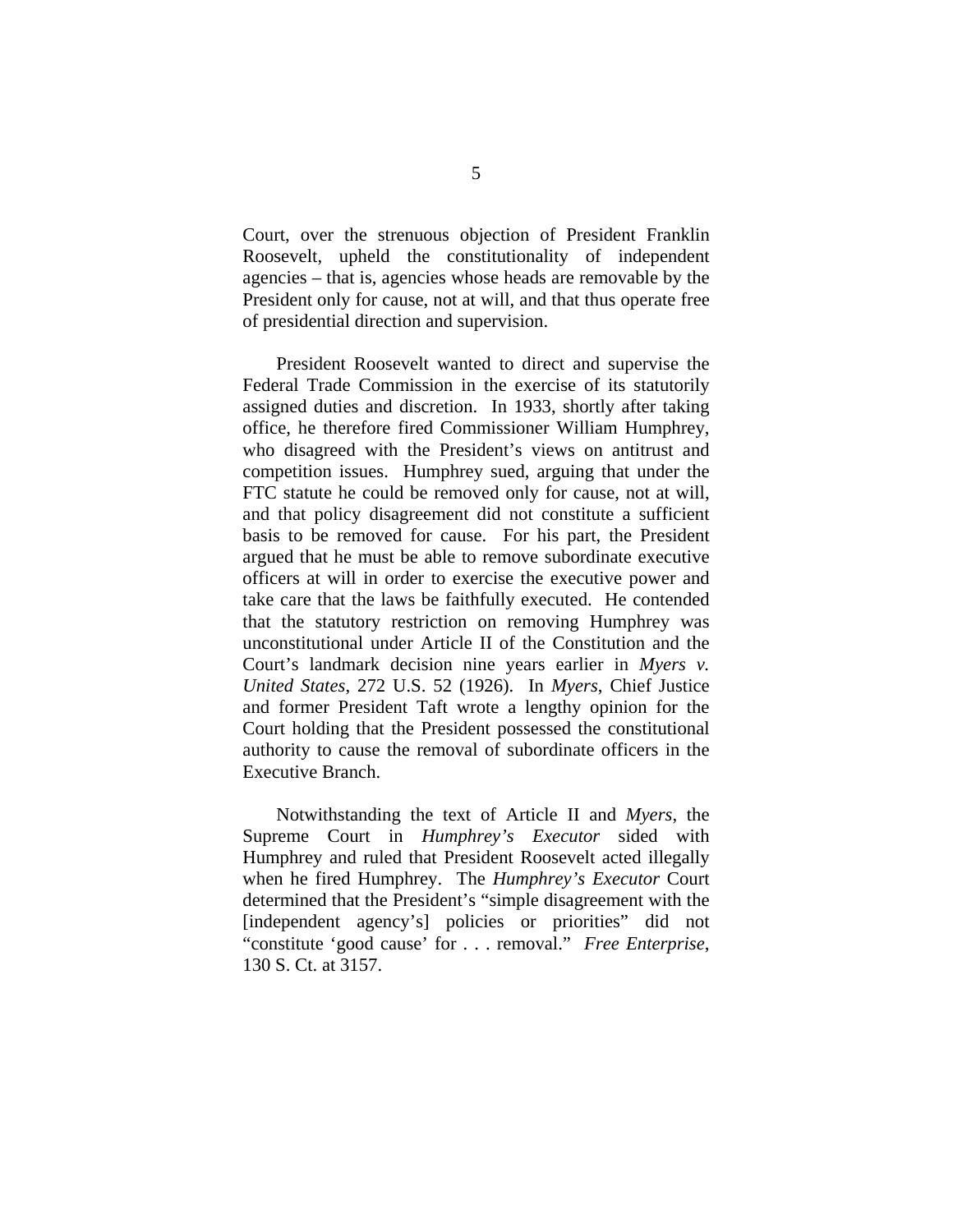*Humphrey's Executor* thus approved the creation of "independent" agencies – independent, that is, from presidential control and thus from democratic accountability. *See Humphrey's Executor*, 295 U.S. at 628 (independent agencies "cannot in any proper sense be characterized as an arm or an eye of the executive"); *Buckley v. Valeo*, 424 U.S. 1, 133 (1976) ("The Court in [*Humphrey's Executor*] carefully emphasized that . . . the members of such agencies were to be independent of the Executive in their day-to-day operations . . . ."); *see also Freytag v. Comm'r of Internal Revenue,* 501 U.S. 868, 916 (1991) (Scalia, J., concurring in part) ("independent regulatory agencies" are "specifically designed *not* to have the quality . . . of being subject to the exercise of political oversight and sharing the President's accountability to the people") (internal quotation marks and alteration omitted); *Mistretta v. United States,* 488 U.S. 361, 411 (1989) (statutory provisions restricting presidential removal of agency heads are "specifically crafted to prevent the President from exercising 'coercive influence' over independent agencies"). $<sup>1</sup>$ </sup>

*Humphrey's Executor* is perhaps best explained by the fact that it was decided in 1935 on what became known as Roosevelt's "Black Monday." It was one in a line of

 <sup>1</sup>  $\frac{1}{1}$ . The question of presidential control over agencies is distinct from the question of the executive power vis-à-vis congressional power: "The unitary executive theory merely means that truly executive power is concentrated in the President; the theory alone does not specify what counts as executive power in the first place." Neal Kumar Katyal, Hamdan v. Rumsfeld*: The Legal Academy Goes to Practice*, 120 HARV. L. REV. 65, 69 n.16 (2006). For example, one could believe, as Chief Justice Taft and President Roosevelt did, that the President must have the authority to control subordinate officers in the Executive Branch and at the same time could believe that the War Powers Resolution, which limits the President's power to wage war without congressional approval, is constitutional.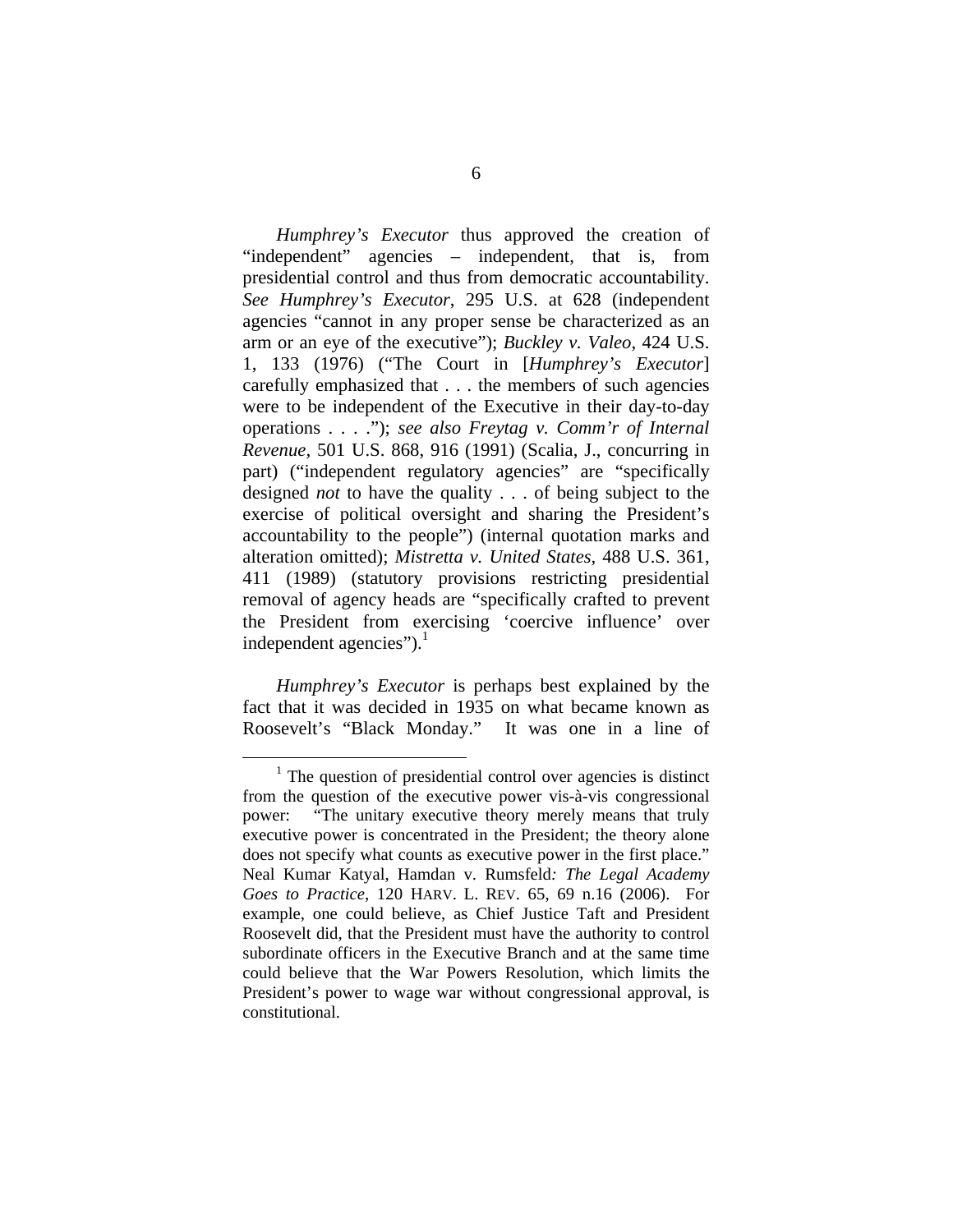decisions issued in 1935 and 1936 – including two others on the same day as *Humphrey's Executor* – by a Supreme Court seemingly bent on resisting President Roosevelt and his New Deal policies. *See* Geoffrey P. Miller, *Independent Agencies*, 1986 SUP. CT. REV. 41, 93 ("*Humphrey's Executor*, as commentators have noted, is one of the more egregious opinions to be found on pages of the United States Supreme Court Reports."). The other cases in that line have long since been discarded as relics of an overly activist anti-New Deal Supreme Court. *See Yakus v. United States*, 321 U.S. 414 (1944) (backing away from prior opinions that had expanded non-delegation doctrine); *NLRB v. Jones & Laughlin Steel Corp.*, 301 U.S. 1 (1937) (backing away from prior cases that had narrowly interpreted Commerce Clause); *see also West Coast Hotel Co. v. Parrish*, 300 U.S. 379 (1937) (backing away from prior decisions that had aggressively used substantive due process doctrine to overturn state legislation).

# But *Humphrey's Executor* survived. And it lives on.

## II

Because of *Humphrey's Executor*, the President cannot remove an independent agency's officers when the agency pursues policies or makes decisions the President disagrees with. Because the power to remove is the power to control, the President lacks control over an independent agency – that is, the President lacks the power to direct or supervise an agency such as the Nuclear Regulatory Commission. To be sure, the President has power to cajole. The President also has the power to periodically appoint independent agency heads when the terms of old independent agency heads expire. But the President's power to cajole or to appoint – when not accompanied by the power to remove – is not the power to direct, supervise, or control, as a President or one who has worked for a President could readily explain. As the Supreme Court has stated: "Once an officer is appointed, it is only the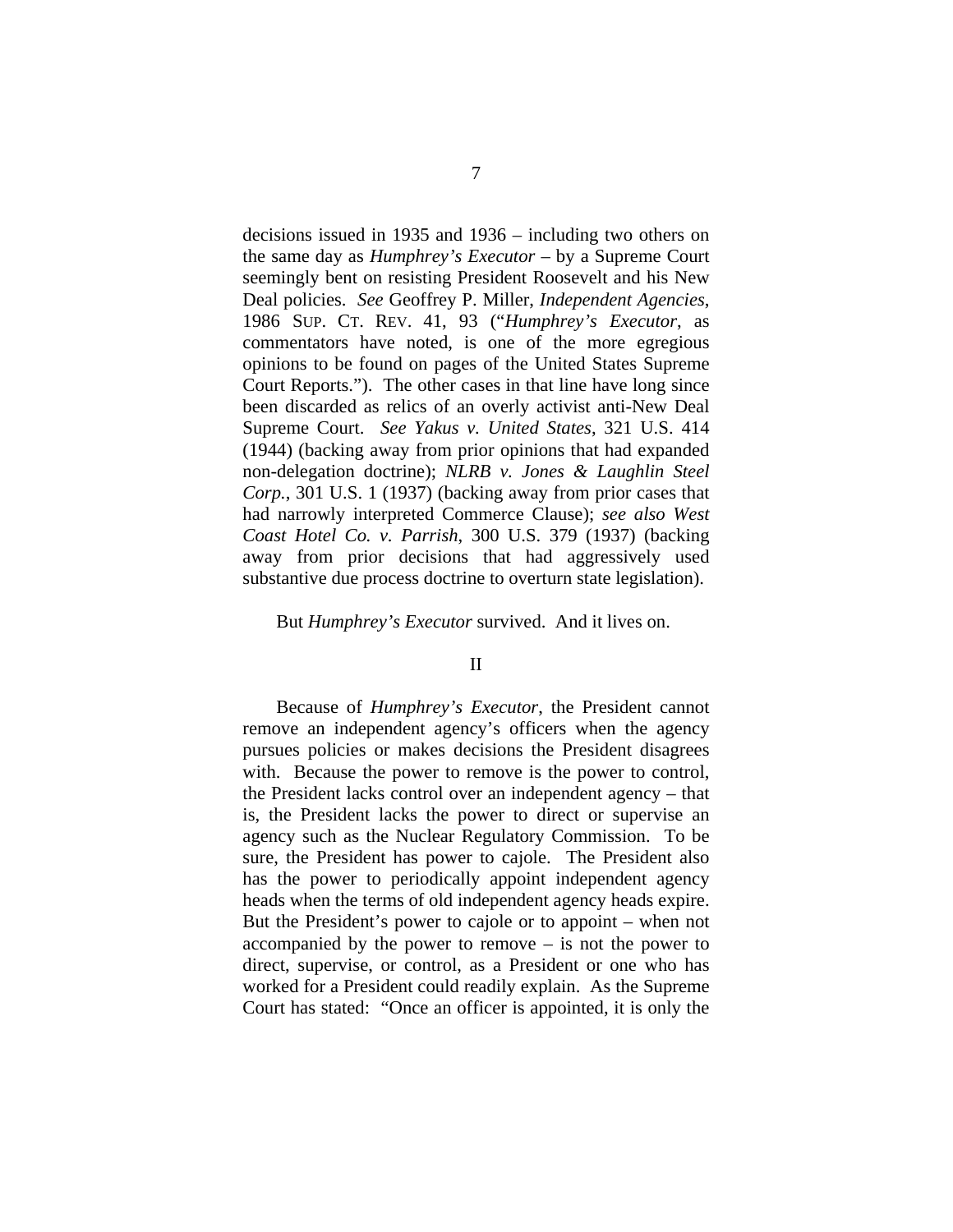authority that can remove him, and not the authority that appointed him, that he must fear and, in the performance of his functions, obey." *Bowsher v. Synar,* 478 U.S. 714, 726 (1986); *see also* Elena Kagan, *Presidential Administration*, 114 HARV. L. REV. 2245, 2308-09 (2001) ("When the independents were involved, [the President] acted not as the commander, but as a simple petitioner of the administrative state. Any other approach often would have proved futile (and therefore embarrassing): [The President], after all, had appointed only a subset of the commissioners, could remove none of them, and lacked any claim recognized in either the legal or the political sphere to their submission.").

Because of *Humphrey's Executor*, the President to this day lacks day-to-day control over large swaths of regulatory policy and enforcement in the Executive Branch – from communications regulation (the FCC) to labor regulation (the NLRB) to securities regulation (the SEC) to nuclear power regulation (the Nuclear Regulatory Commission). Those and many other independent agencies have huge policymaking and enforcement authority and greatly affect the lives and liberties of the American people. Yet those independent agencies are democratically unaccountable – neither elected by the people nor supervised in their day-to-day activities by the elected President.<sup>2</sup>

 <sup>2</sup> One theory behind making agencies such as the Nuclear Regulatory Commission independent instead of executive was that independent agencies would make only "expert" scientific decisions and that such expert decisions should be made in an apolitical way. But those independent agencies also have to make a slew of non-scientific legal and policy judgments – such as how to interpret governing statutes, how to exercise policy discretion under those statutes, and whom to charge for violations of the law. Those legal and policy decisions generally cannot be resolved simply by scientific formula. Moreover, executive agencies such as EPA and FDA often have to make the same kinds of expert scientific decisions as independent agencies, yet those agencies have not been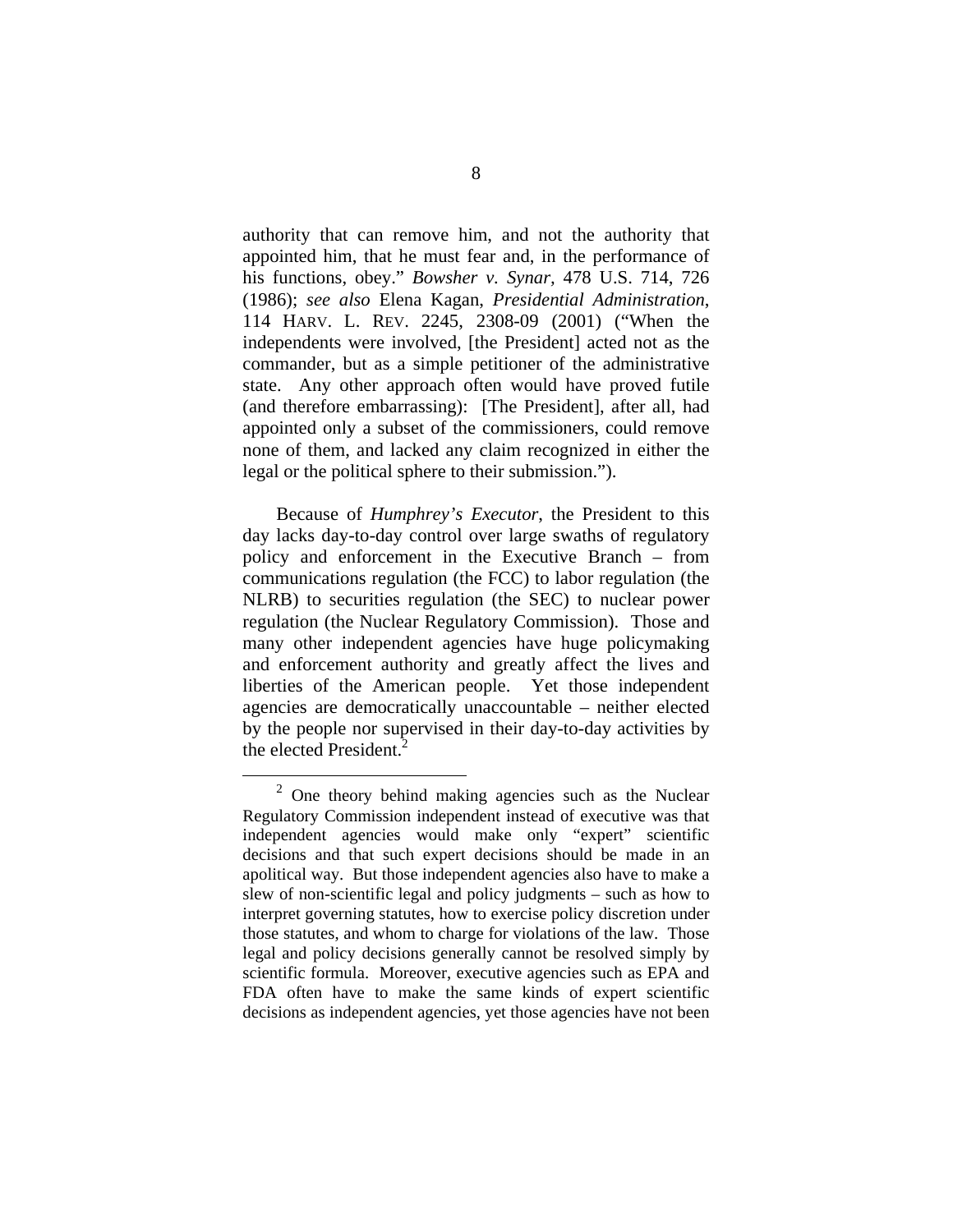This case is a good example of the continuing significance of *Humphrey's Executor* and the independent agency structure it endorsed. Interpreting the relevant nuclear waste statutes, the President of the United States has decided not to use Yucca Mountain as a repository for nuclear waste. As a candidate, the President campaigned on this issue. *See, e.g.*, Scott Conroy, *Obama's Nevada Ad Hits McCain on Yucca Mountain*¸ CBS NEWS (Aug. 9, 2008). And as President, he has followed through on that commitment. *See e.g.*, DEPARTMENT OF ENERGY, FY 2011 CONGRESSIONAL BUDGET REQUEST, BUDGET HIGHLIGHTS 8 (Feb. 2010) (J.A. 688-89) ("The Administration has determined that developing a repository at Yucca Mountain, Nevada, is not a workable option and has decided to terminate" work on the Yucca Mountain project); Statement of Carol Browner, Director of White House Office of Energy and Climate Change Policy, at News Conference Announcing Blue Ribbon Commission on America's Nuclear Future (Jan. 29, 2010) (J.A. Addendum 177) ("As the President has said many times, we're done with Yucca . . . . [W]e work for the President, we take our

made independent. An agency's status as an executive agency does not preclude it from developing and operating with customary independence, such as the Attorney General and Solicitor General possess with respect to many decisions. But the President remains accountable for those officers' decisions. And the President has the legal authority to make the final decisions. There is no doubt, for example, that the Attorney General reports to the President, not the President to the Attorney General. Last Term in *Free Enterprise*, the Supreme Court noted: "One can have a government that functions without being ruled by functionaries, and a government that benefits from expertise without being ruled by experts. Our Constitution was adopted to enable the people to govern themselves, through their elected leaders." *Free Enterprise Fund v. Public Co. Accounting Oversight Bd.*, 130 S. Ct. 3138, 3156 (2010).

 $\overline{a}$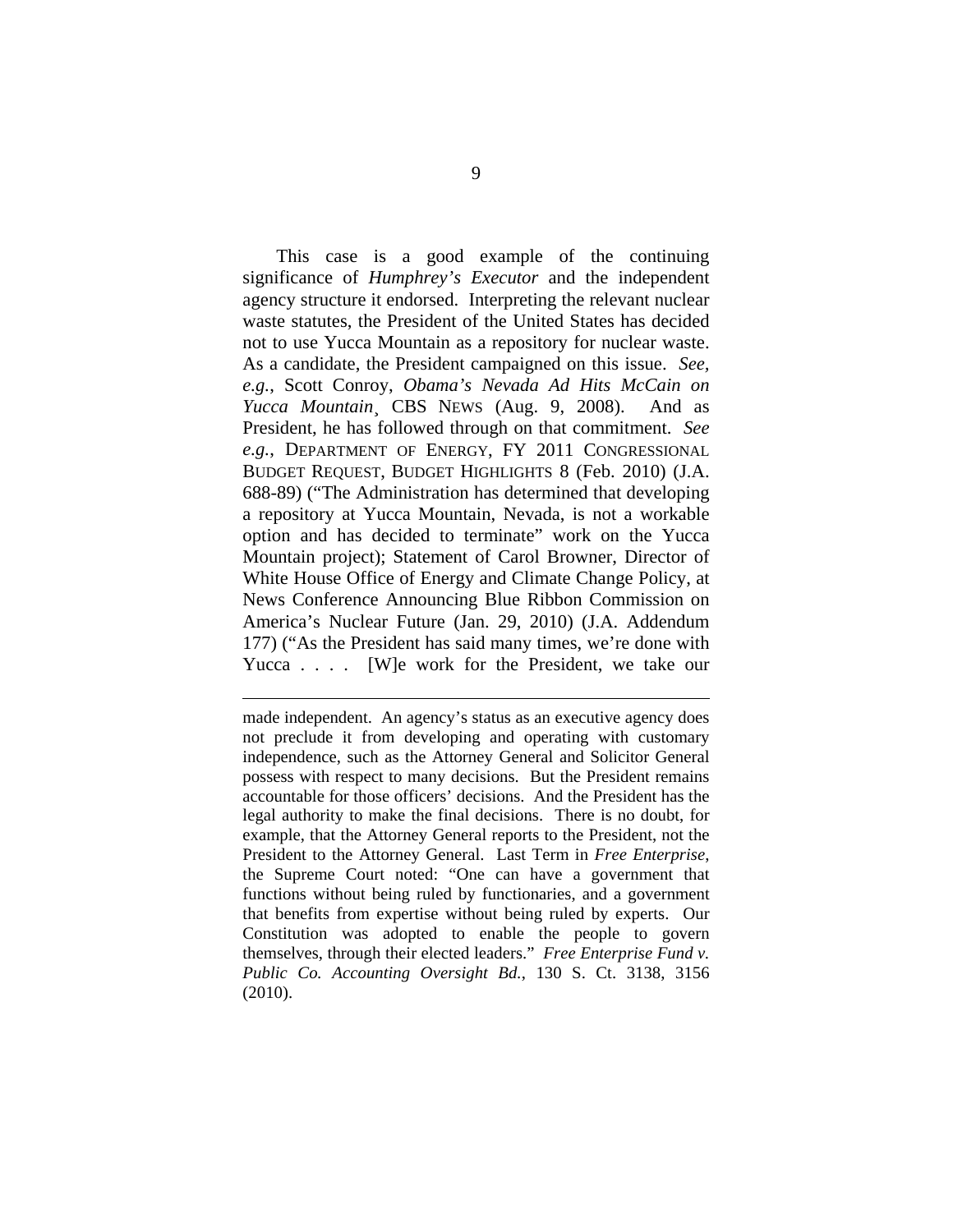directions from the President, the President has been clear that Yucca Mountain was not an option.").

Whether the President's Yucca Mountain decision, as implemented by his subordinates in the Department of Energy, is in fact consistent with federal statutory law is a hotly disputed question. If it is not consistent with the statutory law, the courts could so rule in an appropriate case. *Cf., e.g.*, *Hamdan v. Rumsfeld*, 548 U.S. 557 (2006); *FDA v. Brown & Williamson Tobacco Corp.*, 529 U.S. 120 (2000). But that's not the question at issue here because the President turns out *not* to have the final word in the Executive Branch on that issue. He is powerless to direct or supervise the Nuclear Regulatory Commission, which is the independent agency charged with determining whether the Executive Branch may terminate the Yucca project. If the Commission rejects the President's policy decision and legal interpretation – by rejecting the pending application by the Department of Energy (the President's subordinate) to withdraw the licensing application for Yucca Mountain – then the President may be forced to continue with the Yucca Mountain project simply because the Nuclear Regulatory Commission has told him so. $3$ 

In its recent *Free Enterprise* decision, the Supreme Court recognized the constitutional and practical issues that continue to result from the *Humphrey's Executor* structure. *Free Enterprise Fund v. Public Co. Accounting Oversight* 

 $\frac{1}{3}$  $3$  The oddity of the situation is apparent in the Government's brief in this case. The Department of Justice filed a single brief for the Department of Energy and the Nuclear Regulatory Commission. But the brief includes chestnuts such as this: "Because the Commission has not reached a decision on the motion to withdraw [the Yucca Mountain license application], NRC does not join the merits-based arguments set forth in this brief on behalf of DOE . . . ." Gov't Br. at 7.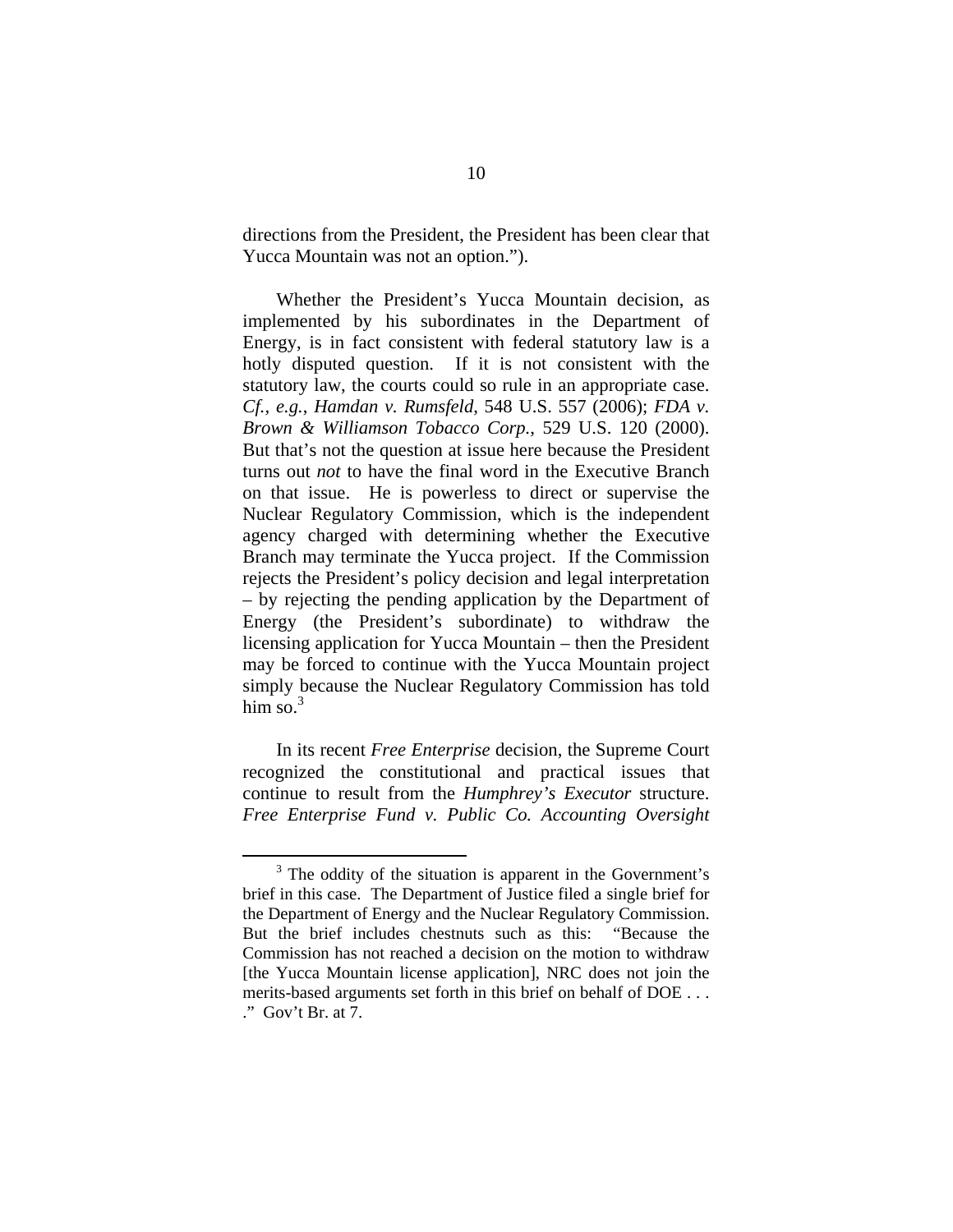*Bd.*, 130 S. Ct. 3138, 3155-59 (2010); *see also FCC v. Fox Television Stations, Inc.*, 129 S. Ct. 1800, 1816-17 (2009); *id.*  at 1825-26 (Stevens, J., dissenting); *id.* at 1829-30 (Breyer, J., dissenting). In *Free Enterprise*, the Supreme Court drew an important constitutional line by refusing to extend *Humphrey's Executor* so far as to allow two levels of forcause removal – an independent agency appointed by another independent agency. *See Free Enterprise*, 130 S. Ct. 3138.4

In so doing, the *Free Enterprise* Court repeatedly emphasized the central role of the President under Article II and the importance of that role to a government that remains accountable to the people. The Court's rhetoric and reasoning are notably in tension with *Humphrey's Executor* – and, indeed, in tension with the Nuclear Regulatory Commission's having the final word in the Executive Branch on this Yucca Mountain issue:

 "Article II confers on the President the general administrative control of those executing the laws. It is *his* responsibility to take care that the laws be faithfully executed. The buck stops with the President, in Harry Truman's famous phrase. As we explained in *Myers*, the President therefore must have some power of removing those for whom he can not

 <sup>4</sup> In this case, the issue created by *Humphrey's Executor* is that the President's decision on the Yucca Mountain issue is not the final word in the Executive Branch. In other cases, the issue created by *Humphrey's Executor* is that it allows Presidents to avoid making important decisions or to avoid taking responsibility for decisions made by independent agencies. When independent agencies make such important decisions, no elected official can be held accountable and the people "cannot 'determine on whom the blame or the punishment of a pernicious measure, or series of pernicious measures ought really to fall.'" *Free Enterprise*, 130 S. Ct. at 3155 (quoting THE FEDERALIST NO. 70 (Hamilton)).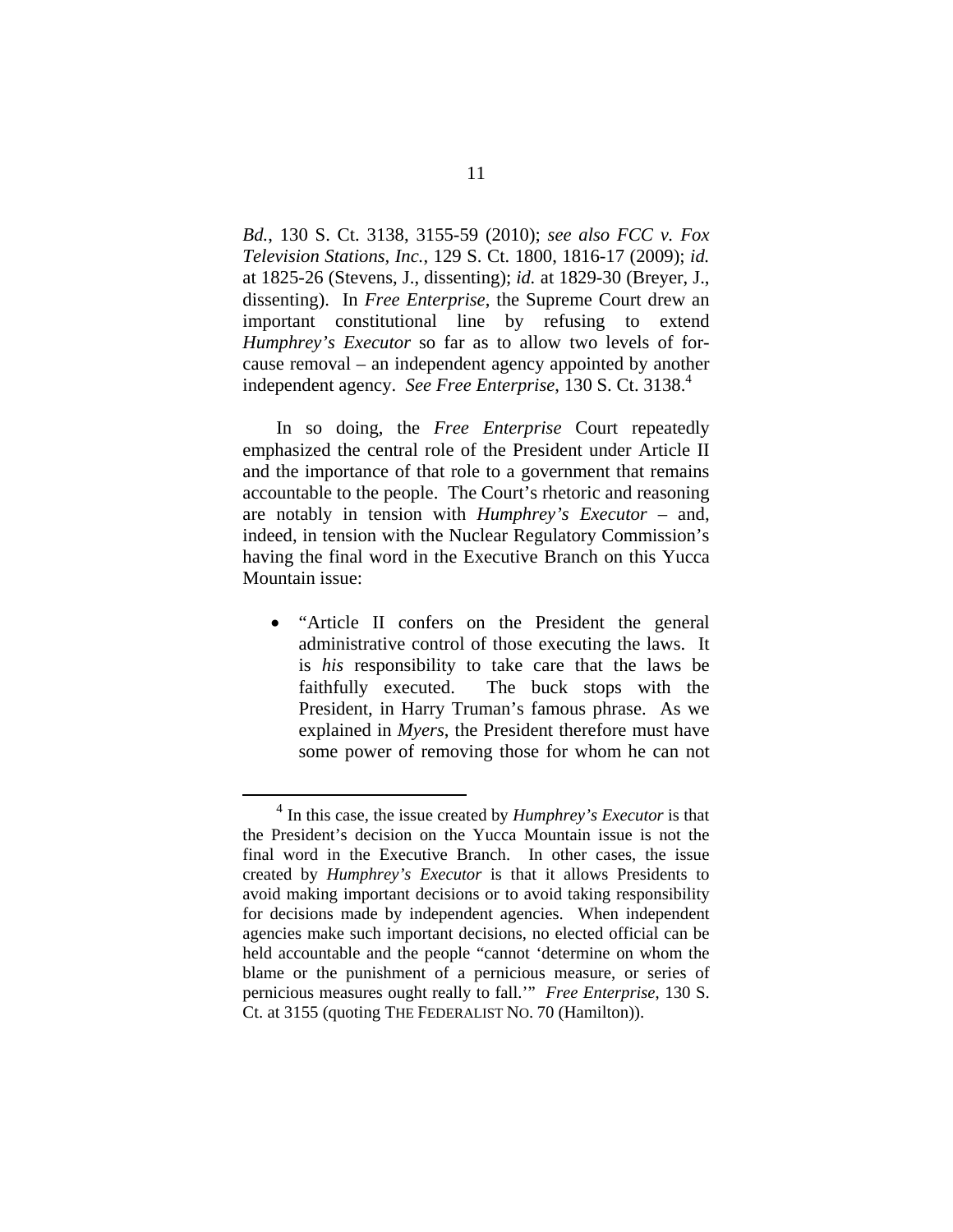continue to be responsible." 130 S. Ct. at 3152 (internal quotation marks and citation omitted).

- "The people do not vote for the Officers of the United States. They instead look to the President to guide the assistants or deputies subject to his superintendence. Without a clear and effective chain of command, the public cannot determine on whom the blame or the punishment of a pernicious measure, or series of pernicious measures ought really to fall. That is why the Framers sought to ensure that those who are employed in the execution of the law will be in their proper situation, and the chain of dependence be preserved; the lowest officers, the middle grade, and the highest, will depend, as they ought, on the President, and the President on the community." *Id.* at 3155 (internal quotation marks, citations, and alteration omitted).
- Granting an agency "executive power without the Executive's oversight . . . subverts the President's ability to ensure that the laws are faithfully executed – as well as the public's ability to pass judgment on his efforts." That result is "incompatible with the Constitution's separation of powers." *Id.*
- "No one doubts Congress's power to create a vast and varied federal bureaucracy. But where, in all this, is the role for oversight by an elected President? The Constitution requires that a President chosen by the entire Nation oversee the execution of the laws." *Id.*  at 3155-56.
- "One can have a government that functions without being ruled by functionaries, and a government that benefits from expertise without being ruled by experts.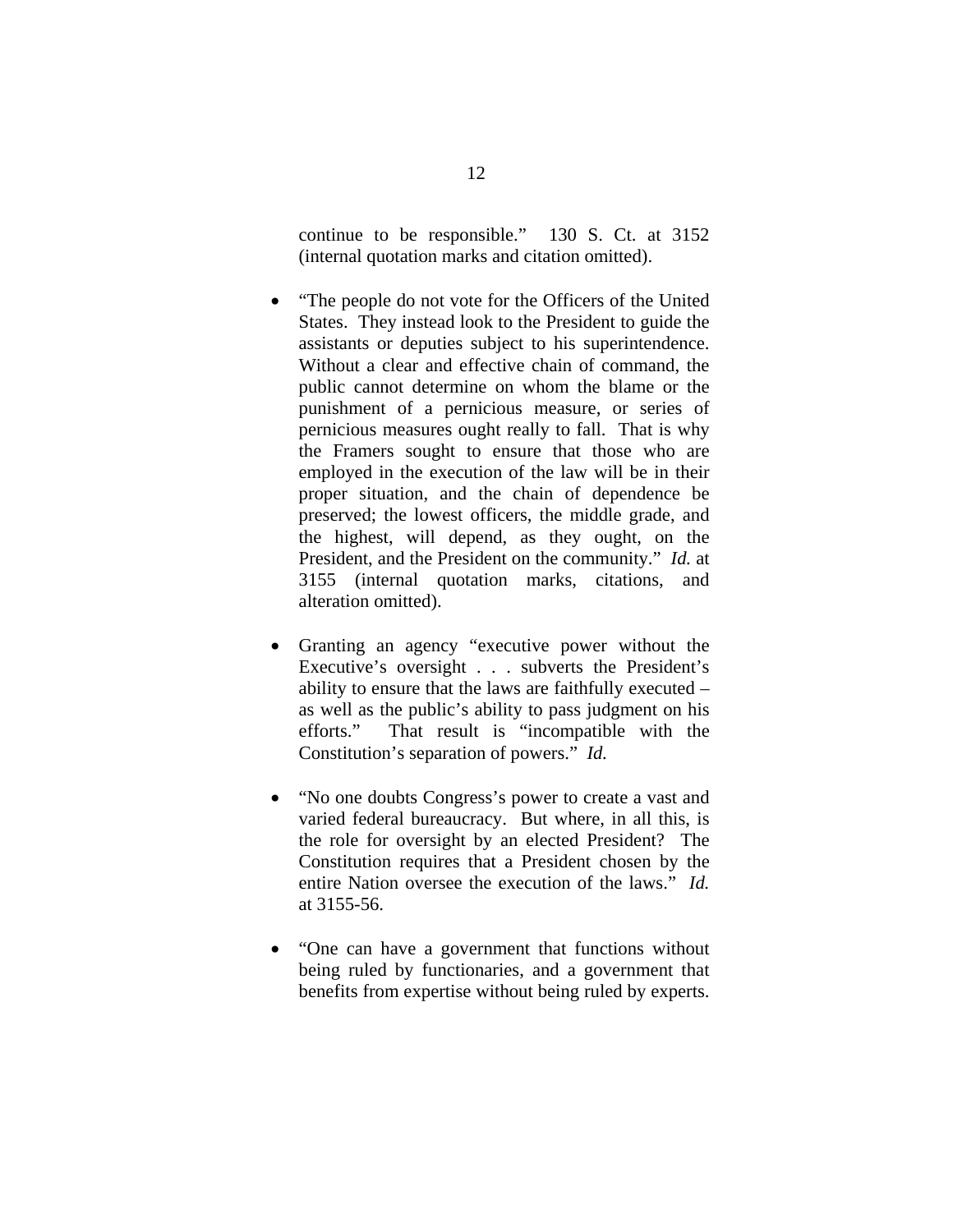Our Constitution was adopted to enable the people to govern themselves, through their elected leaders. The growth of the Executive Branch, which now wields vast power and touches almost every aspect of daily life, heightens the concern that it may slip from the Executive's control, and thus from that of the people." *Id.* at 3156.

- "[T]he dissent dismisses the importance of removal as a tool of supervision, concluding that the President's power to get something done more often depends on who controls the agency's budget requests and funding, the relationships between one agency or department and another, purely political factors (including Congress' ability to assert influence), and indeed whether particular *unelected* officials support or resist the President's policies. The Framers did not rest our liberties on such bureaucratic minutiae." *Id.* at 3156 (internal quotation marks, citation, and alteration omitted).
- "The Framers created a structure in which a dependence on the people would be the primary control on the government. That dependence is maintained, not just by parchment barriers, but by letting ambition counteract ambition, giving each branch the necessary constitutional means, and personal motives, to resist encroachments of the others. A key constitutional means vested in the President – perhaps *the* key means – was the power of appointing, overseeing, and controlling those who execute the laws." *Id.* at 3157 (internal quotation marks, citations, and alterations omitted).
- "The President has been given the power to oversee executive officers; he is not limited, as in Harry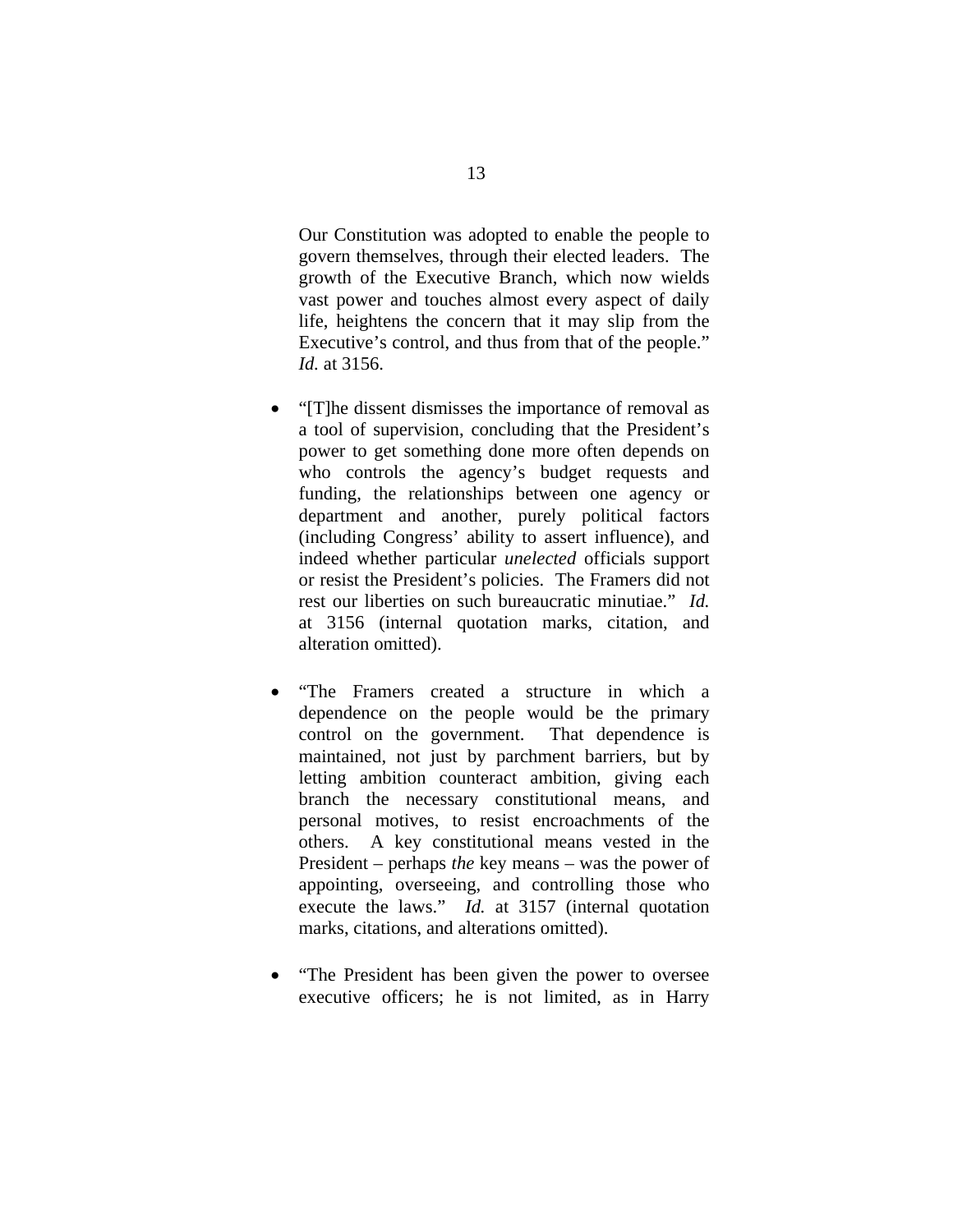Truman's lament, to persuading his unelected subordinates to do what they ought to do without persuasion. In its pursuit of a workable government, Congress cannot reduce the Chief Magistrate to a cajoler-in-chief." *Id.* (internal quotation marks, citation, and alteration omitted).

- Even "[b]road power" over an independent agency's functions – for example, with respect to approving the agency's budget – "is not equivalent to the power to remove" agency heads. "[A]ltering the budget or powers of an agency as a whole is a problematic way to control an inferior officer. The [supervisor] cannot wield a free hand to supervise individual [officers] if it must destroy the [agency] in order to fix it." *Id.* at 3158-59.
- "The Constitution that makes the President accountable to the people for executing the laws also gives him the power to do so. That power includes, as a general matter, the authority to remove those who assist him in carrying out his duties. Without such power, the President could not be held fully accountable for discharging his own responsibilities; the buck would stop somewhere else. Such diffusion of authority would greatly diminish the intended and necessary responsibility of the chief magistrate himself." *Id.* at 3164 (internal quotation marks and citation omitted).

The Court's various statements in *Free Enterprise* may be of great significance – as Justice Breyer seemed to suggest in issuing a strongly worded dissent in *Free Enterprise* and in reading it at length from the bench. To be sure, the *Free Enterprise* Court said that it was not reconsidering *Humphrey's Executor* because the double for-cause removal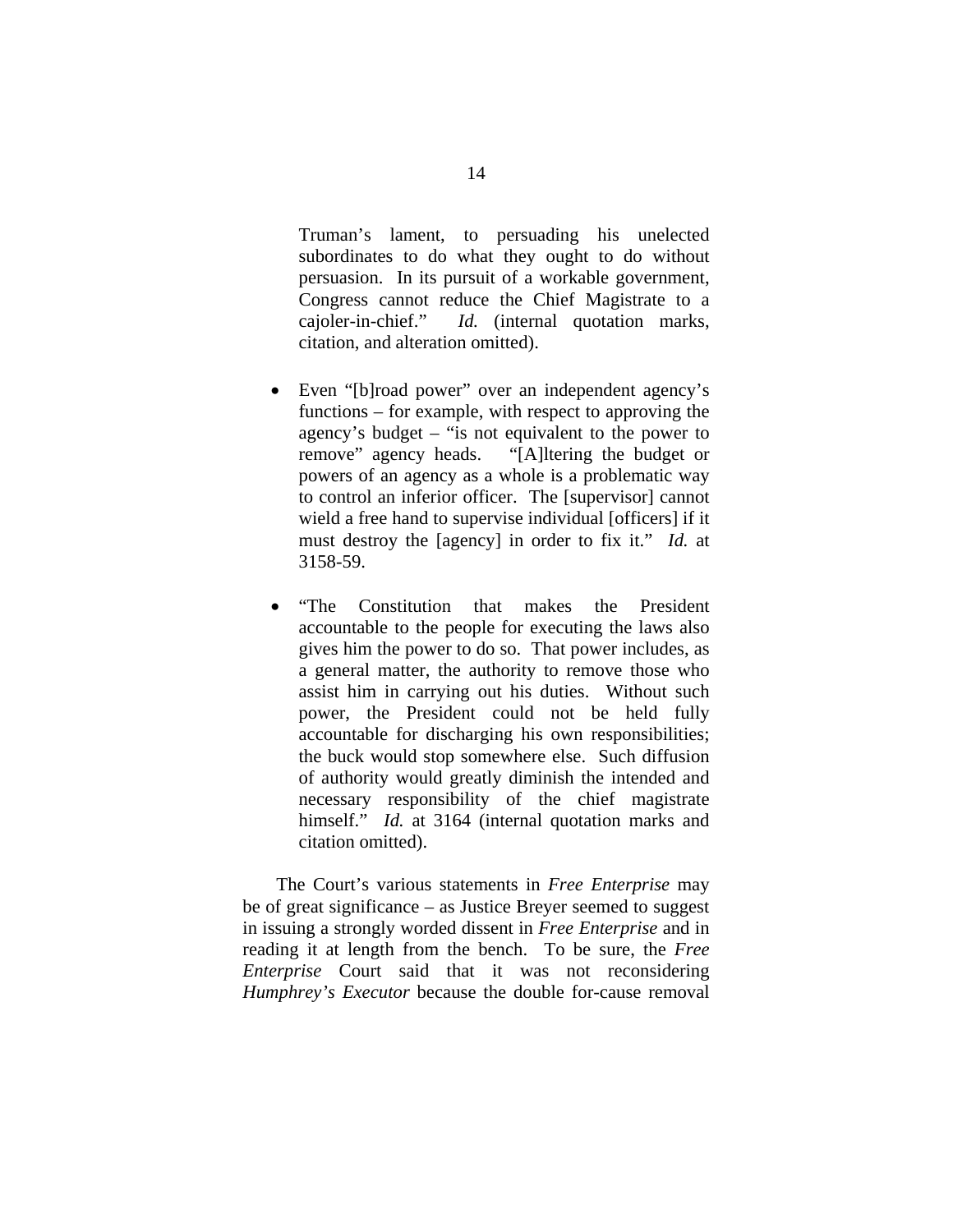question presented in *Free Enterprise* was "far more modest." *Id.* at 3157. But there can be little doubt that the *Free Enterprise* Court's wording and reasoning are in tension with *Humphrey's Executor* and are more in line with Chief Justice Taft's majority opinion in *Myers*. 5

In addition to *Free Enterprise*, another recent development has prompted greater attention to the *Humphrey's Executor* independent agency structure: the uneven effectiveness of some of those agencies. For example, the financial crisis of 2008 obviously caused widespread hardship, and some say that several independent agencies were in part responsible for the collapse. When one presidential candidate in 2008 contended in the midst of the crisis that the President should fire the chairman of the SEC, many responded – with apparent justification, given

 <sup>5</sup> Importantly, as *Free Enterprise* itself illustrated, *Humphrey's Executor* is not necessary to the *existence* of any particular agency. Rather, *Humphrey's Executor* affects only the accountability of the agencies and the control the President exercises over them. As *Free Enterprise* ruled, therefore, the remedy for holding an independent agency unconstitutional under Article II is *not* to abolish the agency. *See* 130 S. Ct. at 3161-62. Rather, the remedy is simply to ensure that the agency is more accountable to the people by giving the elected and accountable President greater control over the agency (by making the heads of agencies removable at will, not for cause). Similarly, if President Roosevelt had prevailed in the *Humphrey's* case itself, the Federal Trade Commission would not have disappeared. Rather, the agency simply would have become accountable to the President and thus to the people. Although *Humphrey's Executor* is sometimes criticized by those who oppose the size and scope of the modern administrative state, the case is a mistaken target for that criticism. *Humphrey's Executor* does not affect the size and scope of the administrative state. Rather, *Humphrey's Executor* affects the democratic accountability (or lack thereof) of the independent agencies within the administrative state.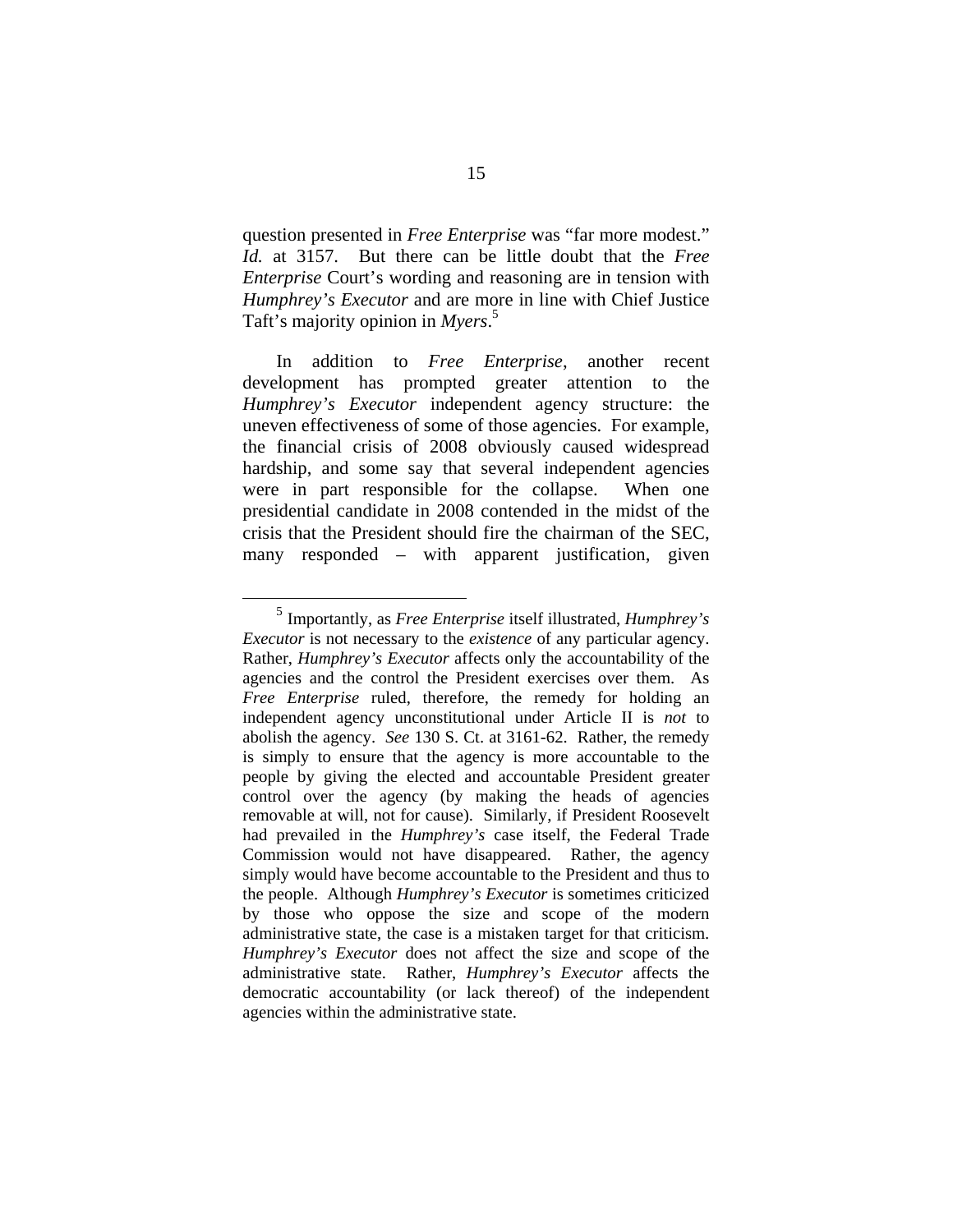*Humphrey's Executor* – that the President had no such power under current law. *See, e.g.*, Jeff Mason, *McCain Says He Would Fire Republican SEC Chief Cox*, REUTERS (Sept. 18, 2008). As that episode showed, in the *Humphrey's Executor*style Executive Branch, the buck doesn't always stop with the President. *Cf.* THE FEDERALIST NO. 70 (Hamilton) ("A feeble executive implies a feeble execution of the government. A feeble execution is but another phrase for a bad execution; and a government ill executed, whatever it may be in theory, must be, in practice, a bad government.").

III

All of that said, *Humphrey's Executor* is an entrenched Supreme Court precedent, protected by stare decisis. The point of explaining its history and continuing repercussions here is not to suggest that the case should be overturned. But the fact that courts do and must accept the *Humphrey's Executor* precedent does not require ignoring the issues of accountability, liberty, and government effectiveness raised by independent agencies.

Various proposals have been advanced to enhance the accountability and effectiveness of independent agencies in a manner consistent with *Humphrey's Executor*.

For example, writing for four justices, Justice Breyer recently suggested that judicial review under the Administrative Procedure Act's arbitrary and capricious standard perhaps should be more intensive when courts review actions of independent agencies. Justice Breyer noted that the independent agency's "comparative freedom from ballot-box control makes it all the more important that courts review its decisionmaking to assure compliance with applicable provisions of the law – including law requiring that major policy decisions be based upon articulable reasons." *FCC v. Fox Television Stations, Inc.*, 129 S. Ct. 1800, 1829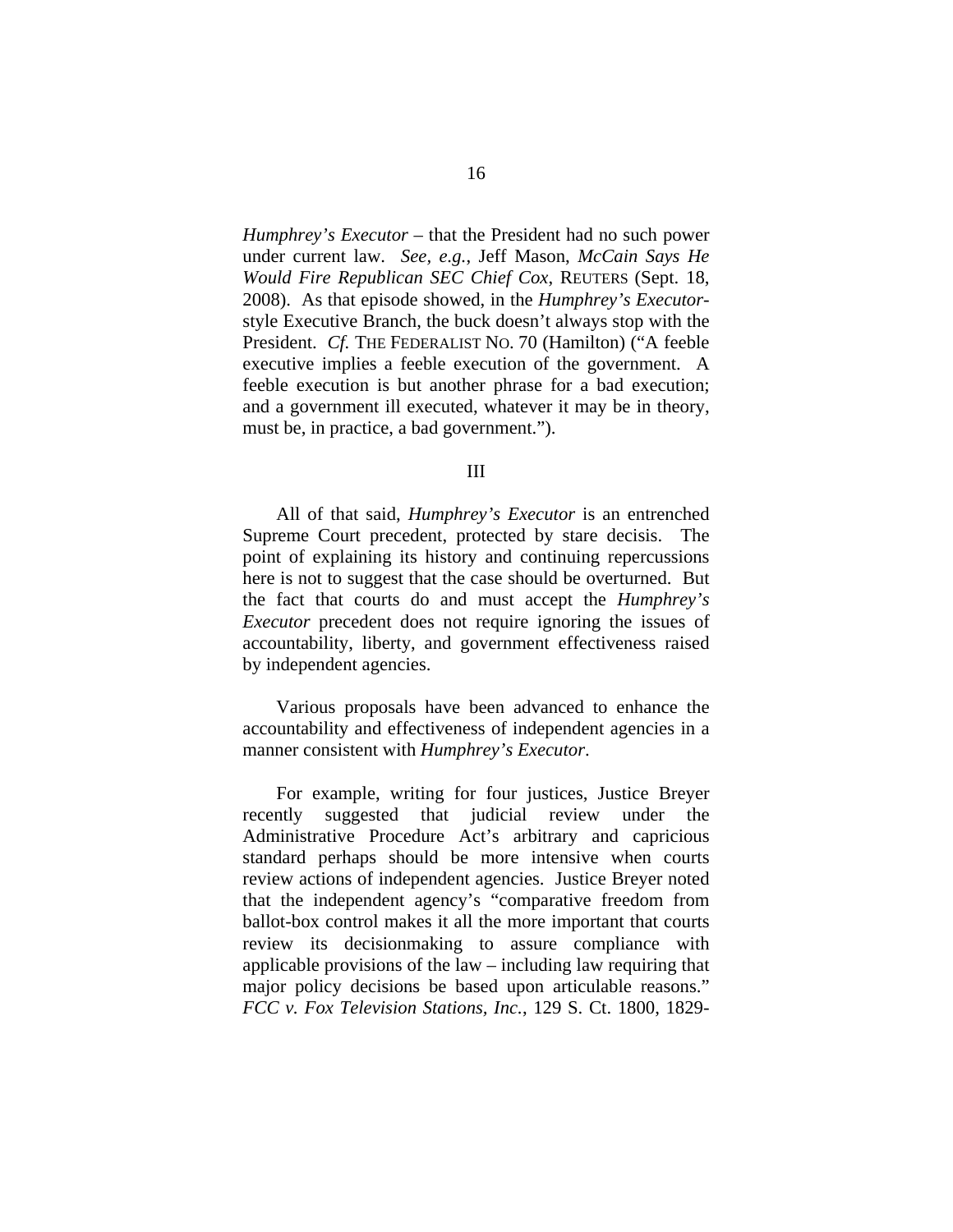30 (2009) (Breyer, J., dissenting). Justice Scalia, writing for four Justices, disagreed with that suggestion, arguing that there was "no reason to magnify the separation-of-powers dilemma posed by the Headless Fourth Branch by letting Article III judges – like jackals stealing the lion's kill – expropriate some of the power that Congress has wrested from the unitary Executive." *Id.* at 1817 (citation omitted). Of course, Justice Scalia has previously expressed severe criticism of *Humphrey's Executor*. *See Morrison v. Olson*, 487 U.S. 654, 725-27 (1988) (Scalia, J., dissenting). So his point in *Fox* seemed to be that he would prefer overruling *Humphrey's Executor* to the half-a-loaf approach articulated by Justice Breyer.<sup>6</sup>

Others have suggested, given the Article II backdrop, that an agency may be considered independent rather than executive only if Congress has expressly said as much, by placing for-cause limits on removal of the agency head. Indeed, Justice Breyer raised this issue in the *Free Enterprise* case. *See* Transcript of Oral Argument at 18, *Free Enterprise Fund v. Public Co. Accounting Oversight Bd.*, 130 S. Ct. 3138 (2010) (No. 08-861) ("The SEC. What . . . restrictions? Because, interestingly enough, my law clerks have been unable to find any statutory provision that says that the President of the United States can remove an SEC commissioner only for cause. . . . It's silent."); *see also Free Enterprise*, 130 S. Ct. at 3182-84 (Breyer, J., dissenting). For example, the FCC and the SEC were created in the interim between *Myers* and *Humphrey's Executor* (that is, between 1926 and 1935), and Congress did not include for-cause removal provisions in their governing statutes, no doubt because such provisions were thought to be unconstitutional after *Myers*. In the wake of *Humphrey's Executor*, it nonetheless became customary to treat multi-member commissions created without for-cause removal provisions in

 $\overline{6}$ Justice Kennedy did not take a position on this issue in *Fox*.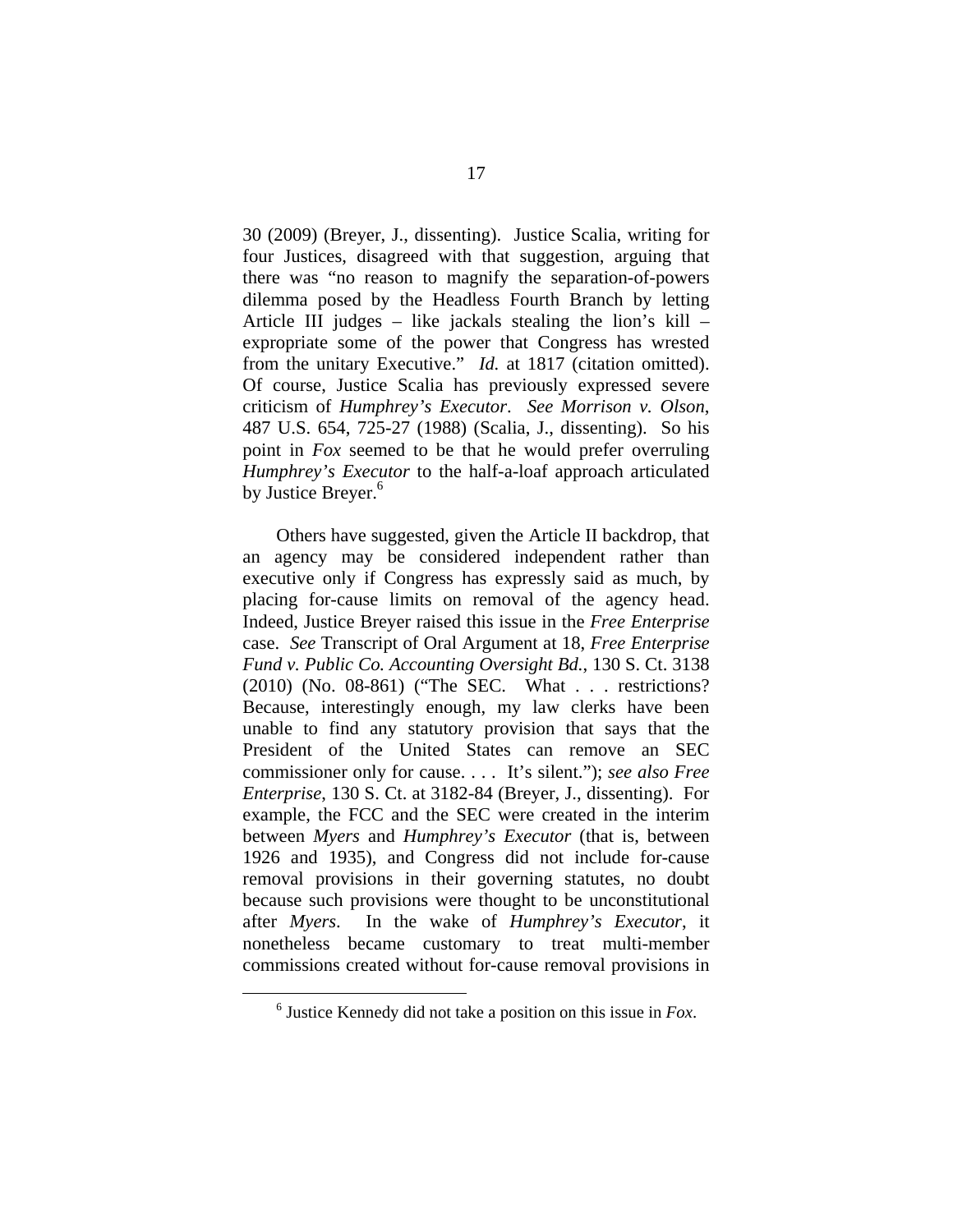the interim between *Myers* and *Humphrey's Executor* as if they were independent. But Congress never went back and actually made the SEC and FCC Commissioners removable only for cause.<sup>7</sup>

Moreover, as President Roosevelt suggested in the wake of *Humphrey's Executor* itself, Congress and the President remain free to craft legislation that would increase the accountability of these agencies by making the agency heads removable at will – accompanied, if Congress chooses, by more tightly drawn substantive statutes so as to prevent excessive delegations of power to the Executive Branch or perceived concentration of power in the President. *Humphrey's Executor* holds only that independent agencies are constitutionally *permissible*, not that such agencies are constitutionally *required*. The political branches have their own authority and responsibility to interpret the Constitution in a situation like this and, in any event, are able as a policy matter to ensure that agencies are accountable to the people and run efficiently and effectively. *Cf.* Presidential Memorandum on Government Reform for Competitiveness and Innovation, 76 Fed. Reg. 14,273 (Mar. 11, 2011); THE PRESIDENT'S COMMITTEE ON ADMINISTRATIVE MANAGEMENT ("the Brownlow Committee"), REPORT OF THE COMMITTEE

 $\frac{1}{7}$  There is one post-*Humphrey's* case in which the Court suggested that there could be such a thing as an implied independent agency. *See Wiener v. United States*, 357 U.S. 349, 353-56 (1958). Assistant Attorney General Dellinger for the Office of Legal Counsel later opined that the "rationale of *Wiener*, which is essentially that *Congress* must have implied a for-cause removal restriction when *the Court* believes that the functions of the agency demand such tenure protection, seems questionable." *The Constitutional Separation of Powers Between the President and Congress*, 20 Op. Off. Legal Counsel 124, 168 n.115 (1996) (citation omitted). Whether *Wiener* applies to the SEC and FCC, for example, is a question that would need to be confronted if Justice Breyer's inquiry were further pursued.